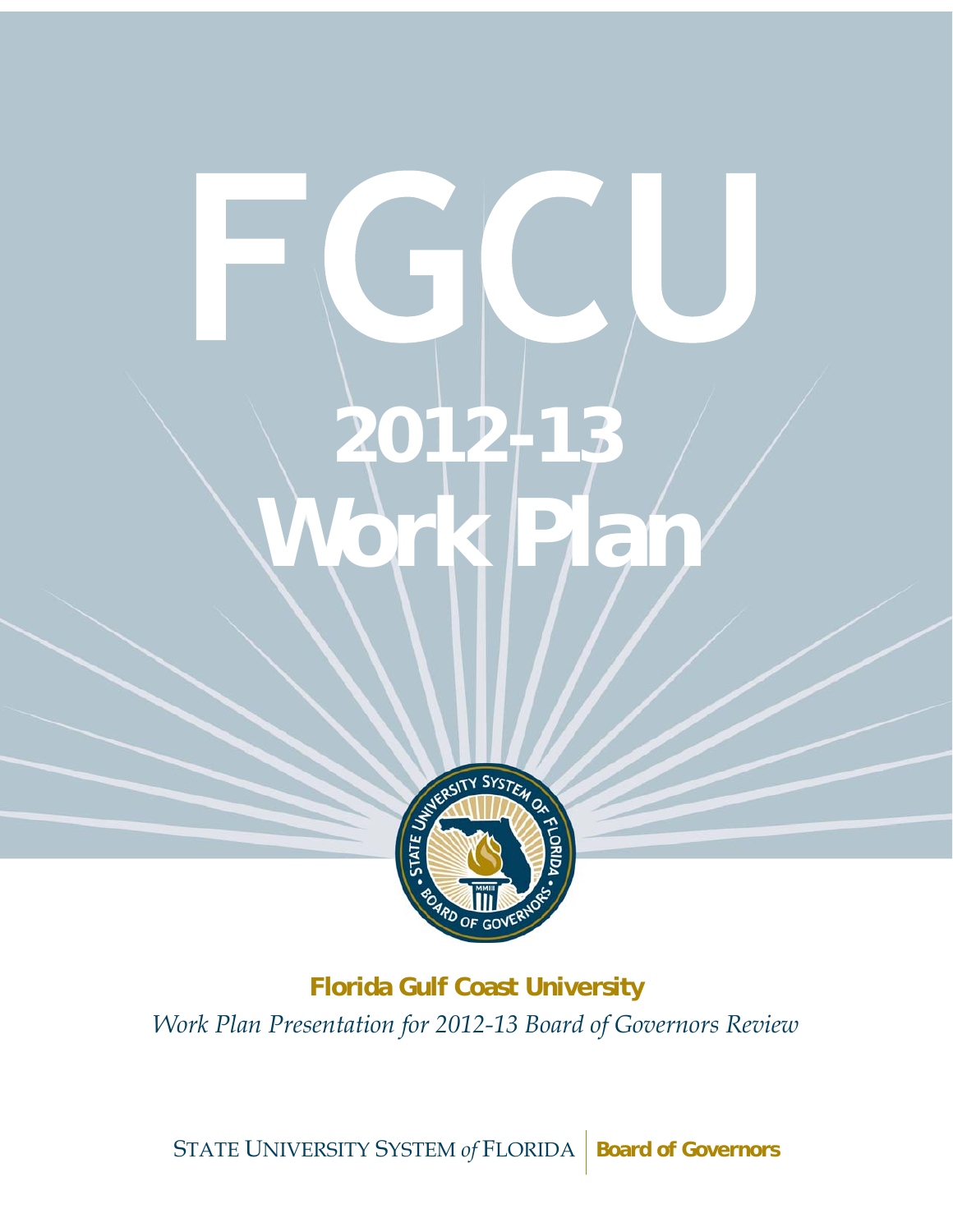

## **INTRODUCTION**

*The State University System of Florida has developed three tools that aid in guiding the System's future.* 

- *1) The Board of Governors' new Strategic Plan 2012-2025 is driven by goals and associated metrics that stake out where the System is headed;*
- *2) The Board's Annual Accountability Report provides yearly tracking for how the System is progressing toward its goals;*
- *3) Institutional Work Plans connect the two and create an opportunity for greater dialogue relative to how each institution contributes to the System's overall vision.*

*These three documents assist the Board with strategic planning and with setting short-, mid- and long-term goals. They also enhance the System's commitment to accountability and driving improvements in three primary areas of focus: 1) academic quality, 2) operational efficiency; and, 3) return on investment.* 

*The Board will use these documents to help advocate for all System institutions and foster even greater coordination with the institutions and their Boards of Trustees.* 

*Once a Work Plan is approved by each institution's respective Boards of Trustees, the Board of Governors will review and consider the plan for potential acceptance of 2012-13 components. Longer-term components will inform future agendas of the Board's Strategic*  Planning Committee. The Board's acceptance of a work plan does not constitute approval of *any particular component, nor does it supersede any necessary approval processes that may be required for each component.*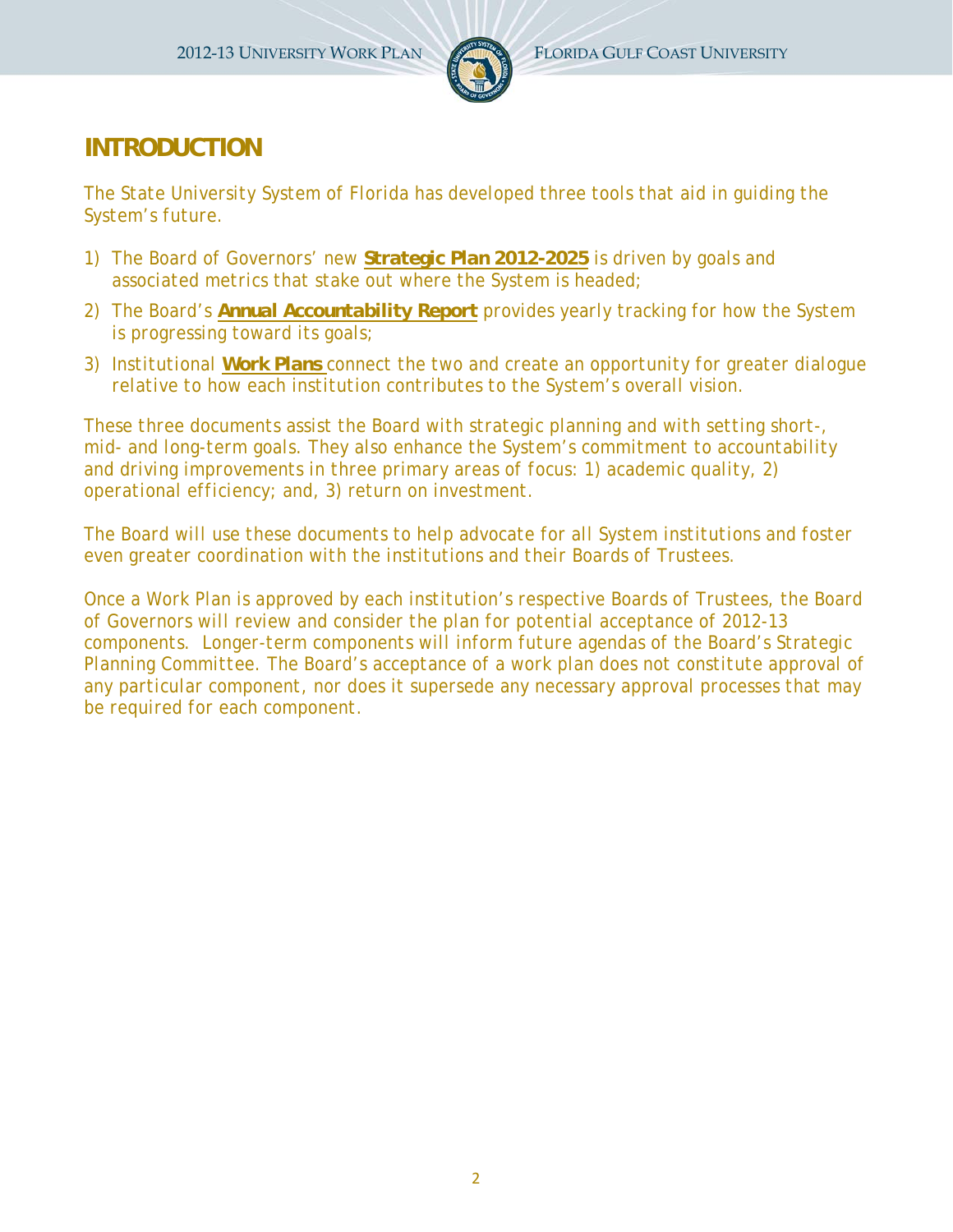

## **TABLE OF CONTENTS**

#### **1. STRATEGY**

- a. Mission Statement
- b. Vision Statement
- c. Statement of Strategy
- d. Strengths and Opportunities
- e. Key Initiatives & Investments

#### **2. KEY PERFORMANCE INDICATORS**

- a. Goals Common to All Universities
- b. Goals Specific to Research Universities
- c. Institution Specific Goals

#### **3. OPERATIONS**

- a. Fiscal Information *(includes Tuition Differential Fee Request)*
- b. Enrollment Planning
- c. Academic Program Coordination
- **4. DEFINITIONS**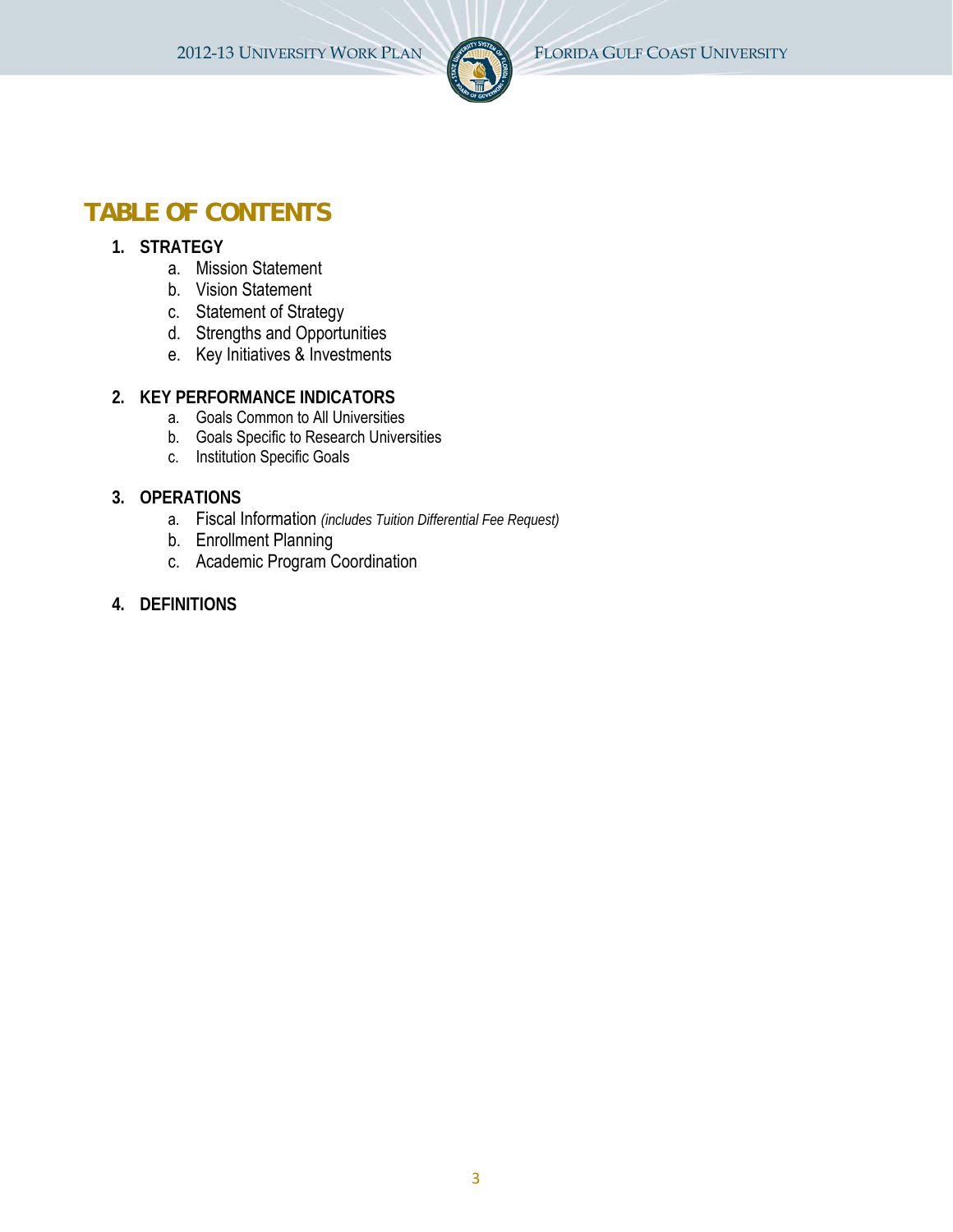

## **MISSION STATEMENT (What is your purpose?)**

Established on the verge of the 21st century, Florida Gulf Coast University infuses the strengths of the traditional public university with innovation and learning-centered spirit, its chief aim being to fulfill the academic, cultural, social, and career expectations of its constituents. Outstanding faculty upholds challenging academic standards and balance research, scholarly activities, and service expectations with their central responsibilities of teaching and mentoring. Working together, faculty and staff of the University transform students' lives and the southwest Florida region. Florida Gulf Coast University continuously pursues academic excellence, practices and promotes environmental sustainability, embraces diversity, nurtures community partnerships, values public service, encourages civic responsibility, cultivates habits of lifelong learning, and keeps the advancement of knowledge and pursuit of truth as noble ideals at the heart of the university's purpose.

## **VISION STATEMENT (What do you aspire to?)**

Florida Gulf Coast University will achieve national prominence in undergraduate education with expanding recognition for graduate programs.

## **STATEMENT OF STRATEGY (How will you get there?)**

*Given your mission, vision, strengths and available resources, provide a brief description of your market and your strategy for addressing and leading it.* 

FGCU is a public comprehensive regional university principally serving the five-county area of Southwest Florida comprising Charlotte, Collier, Glades, Hendry, and Lee. The university's appeal also extends to other counties in South Florida and mainly attracts traditional age undergraduates who increasingly are seeking a residential experience at an institution noted for its environmental commitment and community engagement/service. FGCU offers these students the opportunity to acquire a sound foundation in the liberal arts and sciences complemented by a focused education in a number of professional fields and Science, Technology, Engineering and Mathematics (STEM) disciplines. The success of this approach is reflected in the number of students who choose majors in these disciplines and in their post-graduation employment.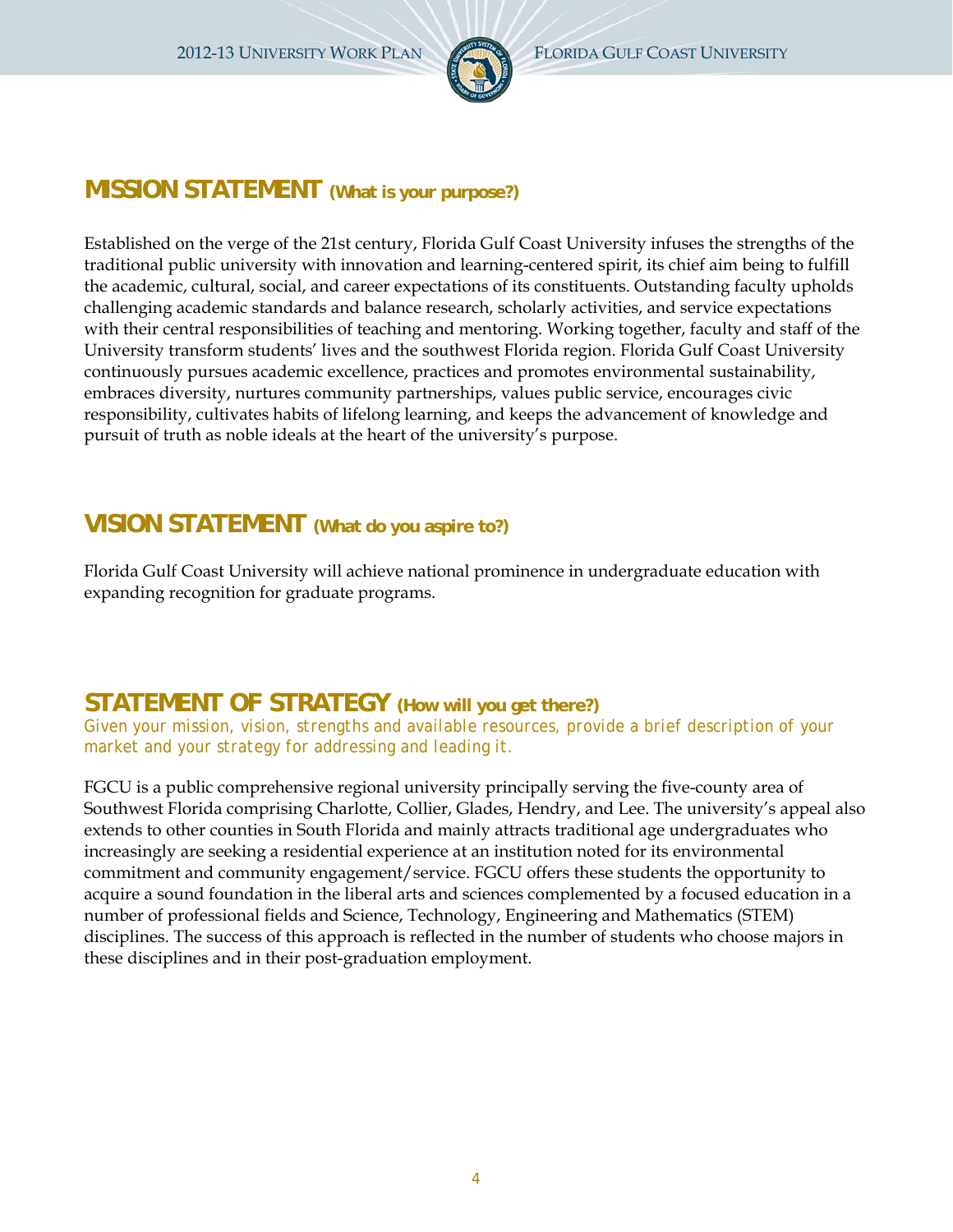

## **STRENGTHS AND OPPORTUNITIES** *(within 3 years)*

#### *What are your core capabilities, opportunities and challenges for improvement?*

The principal strengths of FGCU include: the success of its graduates; its focus on teaching; commitment to sustainable growth; emphasis on efficiency; engagement with its community; the quality of its facilities; location in the heart of Southwest Florida; potential to grow; state of the art technology; the quality of its academic support resources; and regional economic impact. Our biggest challenges come from the historic underfunding of the university compared to our State University System (SUS) peers and the loss of Public Education Capital Outlay (PECO) funding. Despite the significant challenges encountered, FGCU has been able to make considerable progress and has positioned itself for further growth but at a rate consistent with the resources available. It is now among the most efficient universities in the system.

## **KEY INITIATIVES & INVESTMENTS** *(within 3 years)*

#### *Describe your top three key initiatives for the next three years that will drive improvement in Academic Quality, Operational Efficiency, and Return on Investment.*

1 **Academic Quality** - academic excellence will continue as a principal institutional goal. Assessment and continuous improvement will be tools in the vanguard of FGCU's further evolution into a fully comprehensive university. Regional accreditation, state licensure/national certification, and Board of Governors (BOG) planning and accountability requirements will ensure the integrity of our academic enterprise. Specialized accreditation will be sought, earned, and maintained for all appropriate disciplines. Within the next year alone, FGCU will achieve accreditation of its College of Education, Bower School of Music, and School of Resort and Hospitality Management. Revenue from enrollment growth and tuition increases will support this initiative.

2 **Return on Investment -** means FGCU dramatically will increase its degree production across the board including STEM areas to provide the educated workforce that drives economic development. Graduation rates will continue their overall positive trend, and FGCU will continue to demonstrate high levels of post-graduation employment and success that will support the projected growth of the region: in health care; education; management, finance, and real estate; information technology; the resort and hospitality industry; the life sciences; the environmental sciences and engineering; and the professions. Revenue from enrollment growth and tuition increases will support this initiative.

3 **Operational Efficiency -** FGCU will continue to exhibit among the lowest costs per student credit hour in the SUS. The university also will continue to employ technology to ensure conservation of energy, the generation of clean energy, and the preservation of its environment. FGCU will continue to exhibit among the lowest energy costs per square foot in the SUS. All future facilities where possible will be constructed to Leadership in Energy and Environmental Design (LEED) standards. Classroom and laboratory utilization rates will remain among the highest within the SUS. The campus will remain a clean and secure environment conducive to student success. Revenue from enrollment growth and tuition increases will support this initiative.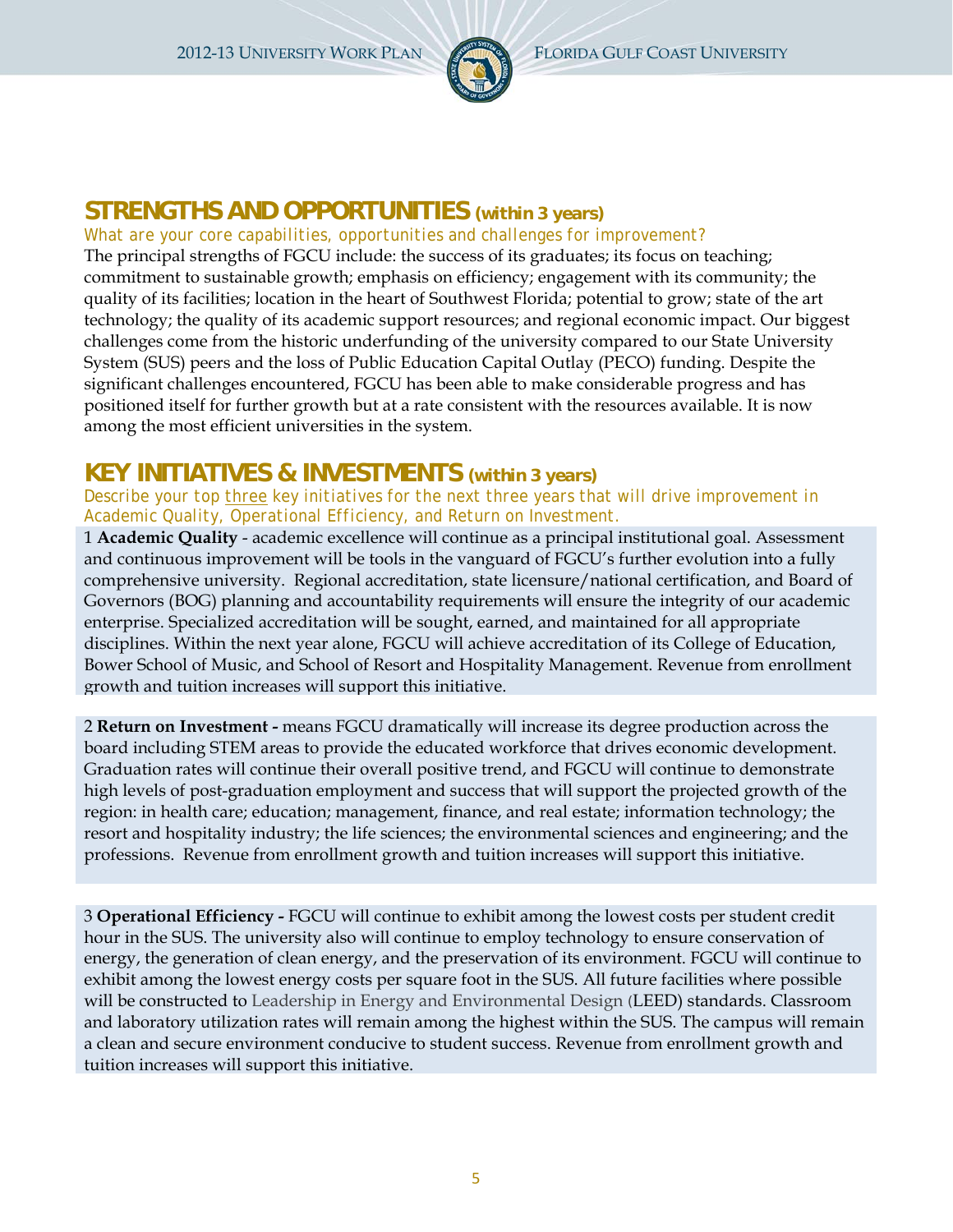

## **KEY PERFORMANCE INDICATORS**

The Board of Governors has selected the following Key Performance Indicators, from its 2012-2025 System Strategic Plan and from accountability metrics identified by the Florida Legislature. The Key Performance Indicators emphasize three primary areas of focus: **Academic Quality, Operational Efficiency, and Return on Investment**. The indicators address common goals across all universities while also providing flexibility to address institution-specific goals from a list of metrics in the 2012-2025 System Strategic Plan.

The Goals Specific to Research Universities apply only to those universities classified by the Carnegie Foundation for the Advancement of Teaching as being a 'Research University'1, which includes Florida A&M University (by university request), Florida Atlantic University, Florida International University, Florida State University, University of Central Florida, University of Florida, and the University of South Florida.

<sup>1</sup> The Carnegie Foundation for the Advancement of Teaching has developed a well-respected system of categorizing postsecondary institutions that includes consideration of each doctorate-granting university's research activities – for more information see link.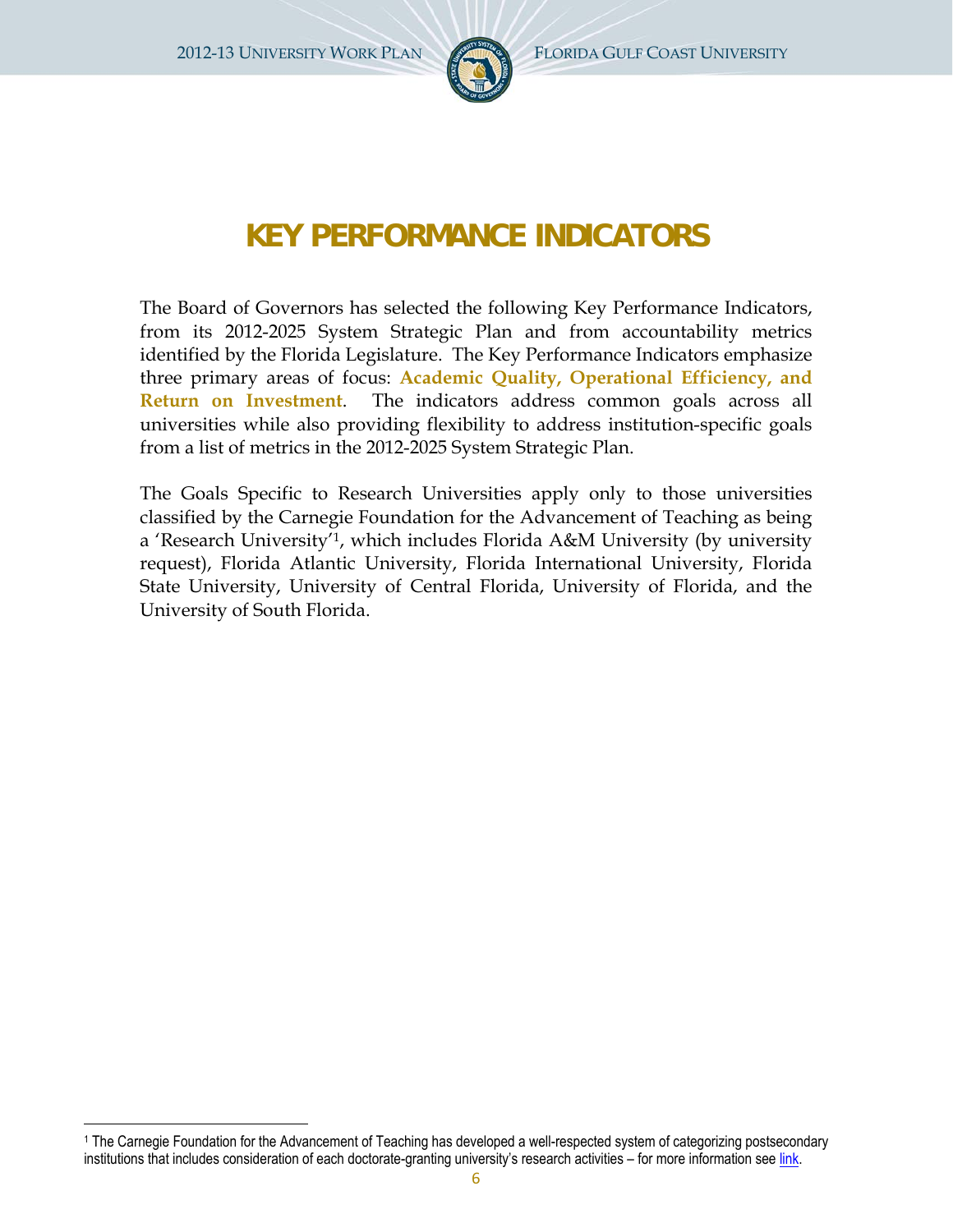

## **KEY PERFORMANCE INDICATORS**

### **Goals Common to All Universities**

|                                                                                                                                                                                                                                                                                                                                                | 5 YEAR<br><b>TREND</b><br>(05-06 to 10-11) | 2010-11<br><b>ACTUAL</b> | 2011-12<br><b>ESTIMATES</b>                                               | 2012-13<br><b>GOALS</b> | 3 YEAR<br><b>GOALS</b><br>$(2014 - 15)$ |
|------------------------------------------------------------------------------------------------------------------------------------------------------------------------------------------------------------------------------------------------------------------------------------------------------------------------------------------------|--------------------------------------------|--------------------------|---------------------------------------------------------------------------|-------------------------|-----------------------------------------|
| <b>Academic Quality</b>                                                                                                                                                                                                                                                                                                                        |                                            |                          |                                                                           |                         |                                         |
| National Ranking for University and Programs                                                                                                                                                                                                                                                                                                   |                                            |                          |                                                                           |                         |                                         |
| To achieve this FGCU will continue to focus on academic quality through the following: predominant use of<br>full-time faculty providing instruction; maintenance of state-of-the-art facilities; use of technology to provide<br>effective academic support; and the pursuit and maintenance of professional accreditation whenever possible. |                                            |                          |                                                                           |                         |                                         |
| Avg. SAT Score                                                                                                                                                                                                                                                                                                                                 | $0\% \Delta$ <sup>1</sup>                  | 1,531                    | 1,531                                                                     | 1,533                   | 1,535                                   |
| Avg. High School GPA (on 4.0 scale)                                                                                                                                                                                                                                                                                                            | $0\%$ $\Delta$                             | 3.4                      | 3.4                                                                       | 3.4                     | 3.5                                     |
| Professional/Licensure Exam<br>First-time Pass Rates <sup>2</sup><br>Exams Above National/State Benchmark<br>Exams Below National/State Benchmark                                                                                                                                                                                              | n/a<br>n/a                                 | 1<br>$\overline{2}$      | 1<br>$\overline{2}$                                                       | 2<br>1                  | 3<br>0                                  |
| <b>Percent of Undergraduate Seniors</b><br>Participating in a Research Course                                                                                                                                                                                                                                                                  | n/a                                        |                          | A system-wide definition will be determined<br>during the Summer of 2012. |                         |                                         |
| <b>SUBTOTAL OF IMPROVING METRICS</b>                                                                                                                                                                                                                                                                                                           | 0                                          |                          | 0                                                                         | $\mathbf{2}$            | $\overline{\mathbf{3}}$                 |
| <b>Operational Efficiency</b>                                                                                                                                                                                                                                                                                                                  |                                            |                          |                                                                           |                         |                                         |
| <b>Freshman Retention Rate</b>                                                                                                                                                                                                                                                                                                                 | $-1\Delta$                                 | 75%                      | 76%                                                                       | 77%                     | 78%                                     |
| <b>FTIC Graduation Rates</b><br>In 4 years (or less)<br>In 6 years (or less)                                                                                                                                                                                                                                                                   | $+8\Delta$<br>$+12\Delta$                  | 21%<br>44%               | 21%<br>45%                                                                | 22%<br>46%              | 23%<br>50%                              |
| <b>AA Transfer Graduation Rates</b><br>In 2 years (or less)<br>In 4 years (or less)                                                                                                                                                                                                                                                            | -4 $\Delta$<br>$+5\Delta$                  | 30%<br>62%               | 30%<br>62%                                                                | 31%<br>63%              | 33%<br>65%                              |
| Percent of Bachelor's Degrees<br><b>Without Excess Hours</b>                                                                                                                                                                                                                                                                                   | n/a                                        |                          | Board staff is currently updating<br>the methodology for this metric      |                         |                                         |
| <b>SUBTOTAL OF IMPROVING METRICS</b>                                                                                                                                                                                                                                                                                                           | 3                                          |                          | $\mathbf{2}$                                                              | 5                       | 5                                       |
| <b>Return on Investment</b>                                                                                                                                                                                                                                                                                                                    |                                            |                          |                                                                           |                         |                                         |
| <b>Bachelor's Degrees Awarded</b>                                                                                                                                                                                                                                                                                                              | 88%A                                       | 1,616                    | 1,810                                                                     | 1,955                   | 2,111                                   |
| Percent of Bachelor's Degrees in STEM                                                                                                                                                                                                                                                                                                          | 13%∆                                       | 16%                      | 16%                                                                       | 16%                     | 17%                                     |
| <b>Master's Degrees Awarded</b>                                                                                                                                                                                                                                                                                                                | 59%∆                                       | 385                      | 408                                                                       | 432                     | 458                                     |
| Percent of Master's Degrees in STEM                                                                                                                                                                                                                                                                                                            | $+1\Delta$                                 | 2%                       | 2%                                                                        | 2%                      | 4%                                      |
| Percent of Baccalaureate Graduates <sup>3</sup><br><b>Employed in Florida</b>                                                                                                                                                                                                                                                                  | -9 $\Delta$                                | 68%                      | 68%                                                                       | 69%                     | 70%                                     |
| Percent of Baccalaureate Graduates <sup>3</sup><br>Continuing their Education (in FL)                                                                                                                                                                                                                                                          | $+3\Delta$                                 | 21%                      | 21%                                                                       | 22%                     | 23%                                     |
| Annual Gifts Received (\$M)                                                                                                                                                                                                                                                                                                                    | -52% $\Delta$                              | \$15.1                   | \$18.1                                                                    | \$12                    | \$14                                    |
| Endowment (\$M)                                                                                                                                                                                                                                                                                                                                | 94%A                                       | \$56.7                   | \$60                                                                      | \$65                    | \$71                                    |
| SUBTOTAL OF IMPROVING METRICS                                                                                                                                                                                                                                                                                                                  | 6                                          |                          | 4                                                                         | 5                       | 8                                       |
| <b>TOTAL OF IMPROVING METRICS</b>                                                                                                                                                                                                                                                                                                              | 9                                          |                          | 6                                                                         | 12                      | 16                                      |

Notes: (1) SAT trends are based on 3 year average, (2) Professional licensure pass rates are based on the 2010-11 Annual Accountability Report with data that spans multiple time periods, (3) Percent of graduates employed and continuing their education is based on 2009-10 data from FETPIP.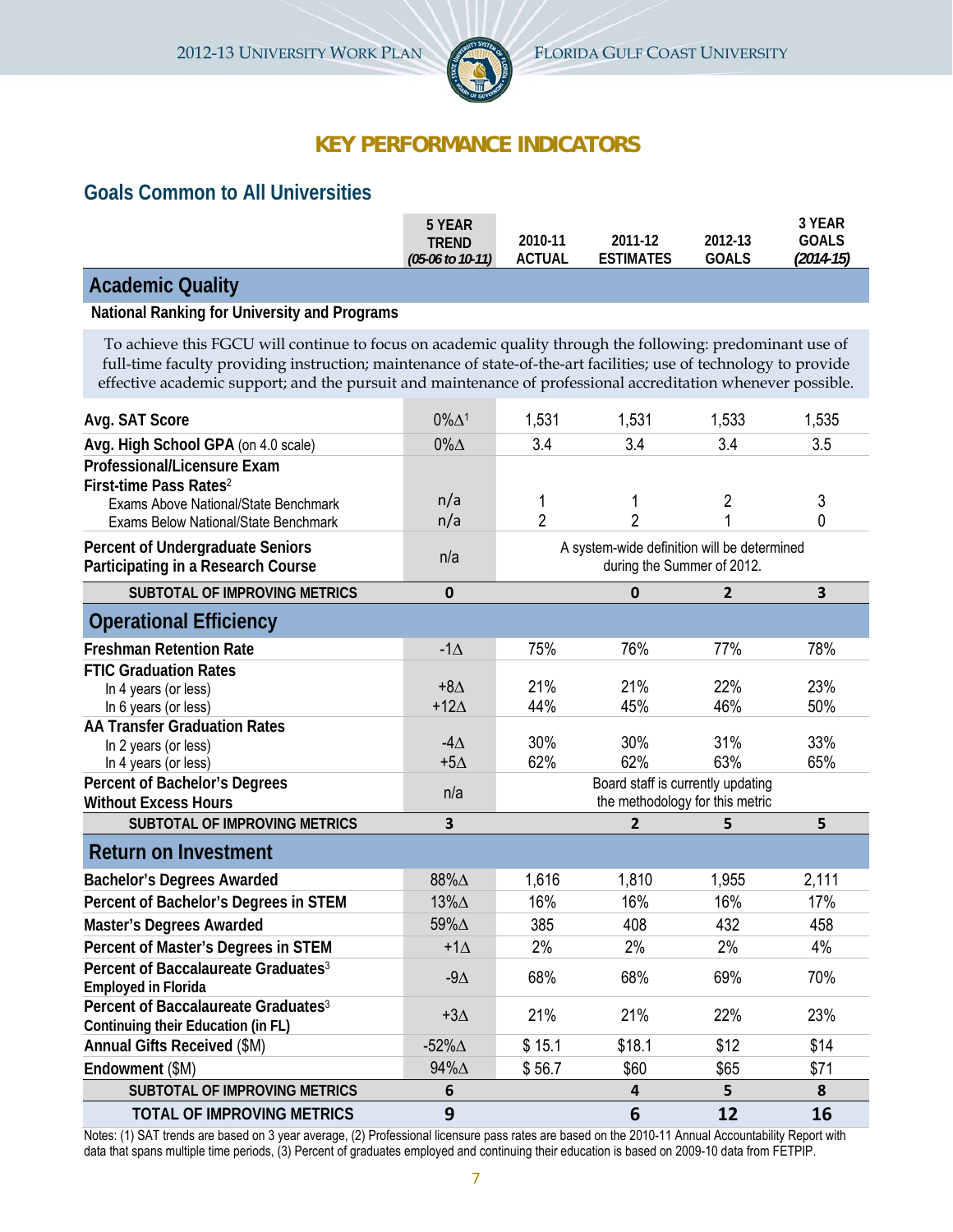

## **KEY PERFORMANCE INDICATORS**

## **Institution Specific Goals**

Each university will select three metric goals from the following list of metrics included in the 2012-2025 System Strategic Plan:

| Freshman in Top 10% of Graduating High School Class                     | Bachelor's Degrees in Areas of Strategic Emphasis                                                         |
|-------------------------------------------------------------------------|-----------------------------------------------------------------------------------------------------------|
| Percentage of Eligible Programs with Specialized Accreditation          | Graduate Degrees in Areas of Strategic Emphasis                                                           |
| Average Time to Degree for FTICs                                        | Number of Faculty Designated a Highly Cited Scholar                                                       |
| <b>Bachelor's Degrees Awarded to Minorities</b>                         | Seek and/or Maintain Carnegie's Community<br>Engagement Classification (narrative goal)                   |
| Number of Adult (age 25+) Undergraduates Enrolled                       | Percentage of Students Participating in Identified<br><b>Community and Business Engagement Activities</b> |
| Percent of Course Sections Offered via Distance and Blended<br>Learning | <b>Enrollment in Professional Training and Continuing</b><br><b>Education Courses</b>                     |

|                                                                                    | 5 YEAR<br><b>TREND</b><br>$(2005 - 06)$ to<br>$2010 - 11$ | 2010-11<br><b>ACTUAL</b> | 2011-12<br><b>ESTIMATES</b> | 2012-13<br><b>GOALS</b> | 3 YEAR<br><b>GOALS</b><br>$(2014-15)$ |
|------------------------------------------------------------------------------------|-----------------------------------------------------------|--------------------------|-----------------------------|-------------------------|---------------------------------------|
| <b>Metric #1 Bachelor's Degrees Awarded to Minorities</b>                          | 100% $\Delta$                                             | 289                      | 317                         | 348                     | 421                                   |
| Metric #2 Bachelor's Degrees in Areas of Strategic<br>Emphasis                     | $267\%$ $\triangle$                                       | 551                      | 606                         | 667                     | 807                                   |
| Metric #3 Percentage of Eligible Programs with<br><b>Specialized Accreditation</b> | +18 $\Delta$                                              | 59%                      | 59%                         | 93%                     | 93%                                   |

To further distinguish the university's distinctive mission, the university may choose to provide two additional narrative and metric goals that are based on the university's own strategic plan.

**Goal 1.** Return on the Investment: (Strategic Growth) Increase enrollment according to the enrollment plan; increase degree production generally and within BOG-targeted areas.

| Metric Bachelor's Degrees in STEM Fields | د 10 | つに | 28: |  |  |  |
|------------------------------------------|------|----|-----|--|--|--|
|------------------------------------------|------|----|-----|--|--|--|

**Goal 2.** Operational Efficiency: FGCU will continue to exhibit among the lowest costs per student credit hour among the SUS; it also will continue to employ technology to ensure conservation of energy; the generation of clean energy; and the preservation of its environment. FGCU will continue to exhibit among the lowest energy costs per square foot in the SUS.

| Metric Total Expenditure per Student Credit Hour | -20% $\Delta$ | \$279 | \$273 | \$268 | \$263 |  |
|--------------------------------------------------|---------------|-------|-------|-------|-------|--|
|--------------------------------------------------|---------------|-------|-------|-------|-------|--|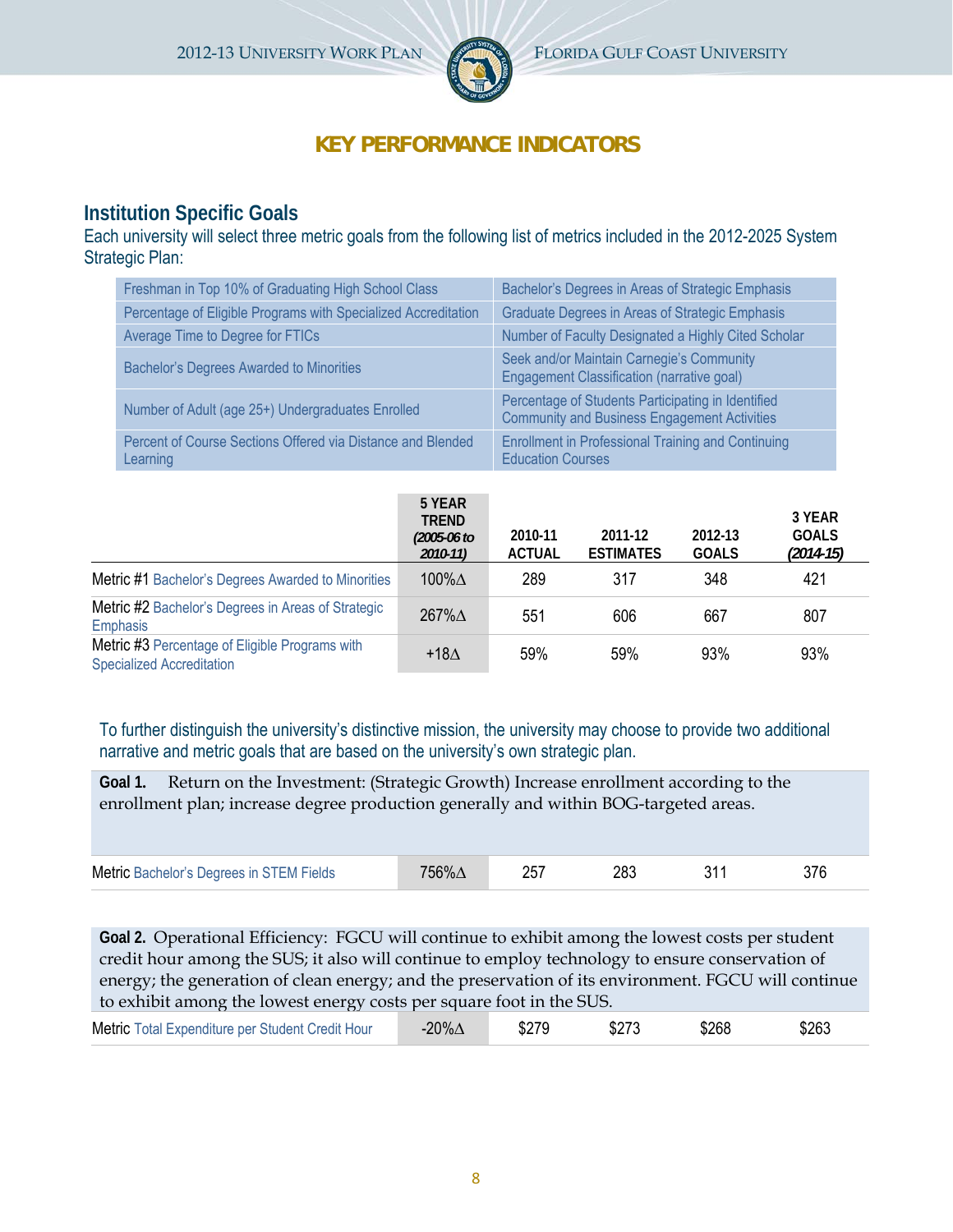

# **OPERATIONS**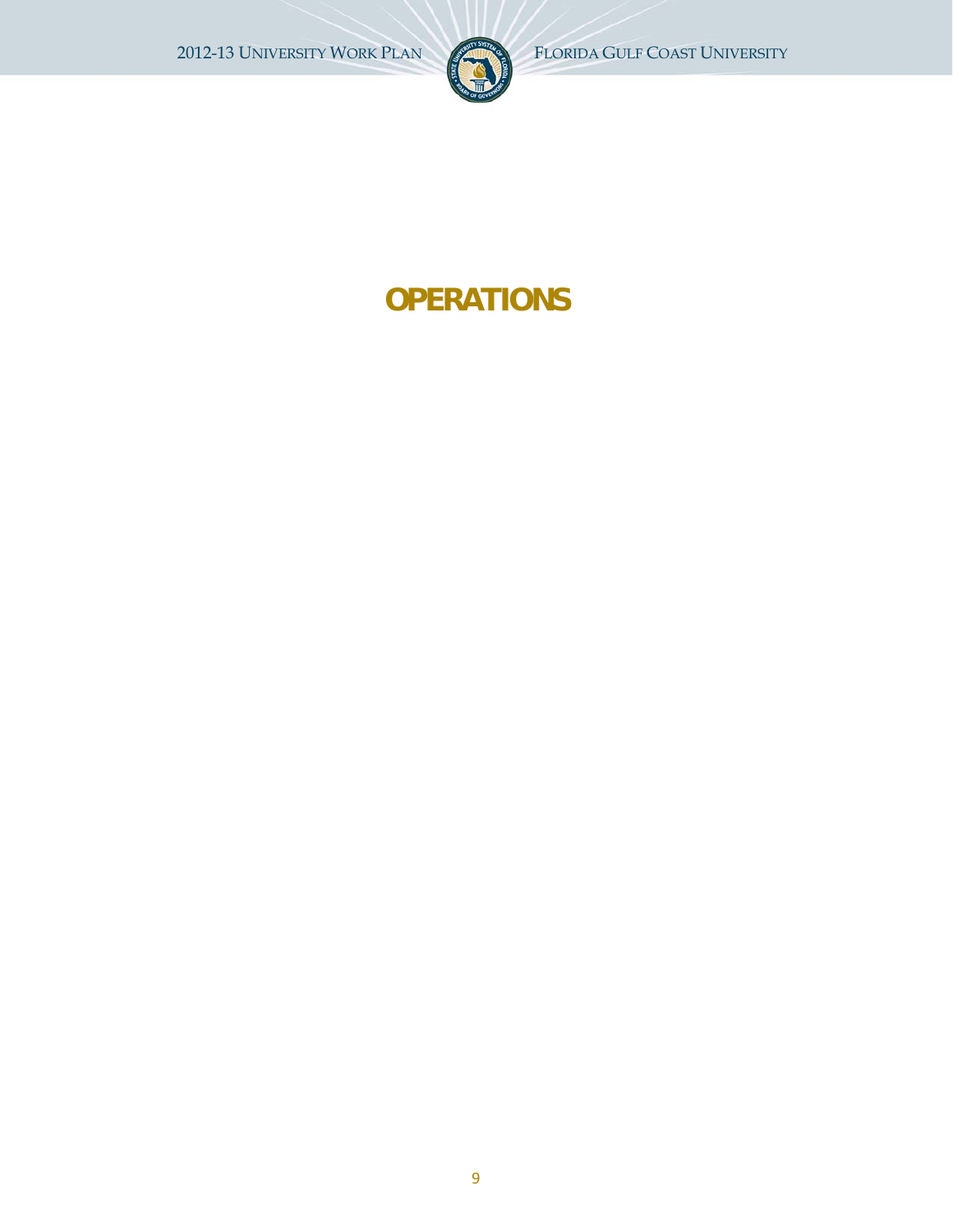

## **FISCAL INFORMATION**

#### **University Revenues** *(in Millions of Dollars)*

|                                                                        | 2007-08<br>Actual | 2008-09<br>Actual | 2009-10<br>Actual | 2010-11<br>Actual | 2011-12<br>Actual | 2012-13<br>Appropriations |
|------------------------------------------------------------------------|-------------------|-------------------|-------------------|-------------------|-------------------|---------------------------|
| <b>Education &amp; General - Main Operations</b>                       |                   |                   |                   |                   |                   |                           |
| <b>State Funds</b>                                                     | \$56.5            | \$51.1            | \$49.8            | \$49.8            | \$45.8            | \$42.1                    |
| Tuition                                                                | \$23.7            | \$28.0            | \$33.7            | \$39.0            | \$48.1            | n/a                       |
| <b>TOTAL MAIN OPERATIONS</b>                                           | \$80.2            | \$79.1            | \$83.5            | \$88.8            | \$93.9            | n/a                       |
| Education & General – Health-Science Center / Medical Schools          |                   |                   |                   |                   |                   |                           |
| <b>State Funds</b>                                                     | \$0.0             | \$0.0             | \$0.0             | \$0.0             | \$0.0             |                           |
| Tuition                                                                | \$0.0             | \$0.0             | \$0.0             | \$0.0             | \$0.0             |                           |
| <b>TOTAL HSC</b>                                                       | \$0.0             | \$0.0             | \$0.0             | \$0.0             | \$0.0             |                           |
| Education & General – Institute of Food & Agricultural Sciences (IFAS) |                   |                   |                   |                   |                   |                           |
| <b>State Funds</b>                                                     | \$0.0             | \$0.0             | \$0.0             | \$0.0             | \$0.0             |                           |
| Tuition                                                                | \$0.0             | \$0.0             | \$0.0             | \$0.0             | \$0.0             |                           |
| <b>TOTAL IFAS</b>                                                      | \$0.0             | \$0.0             | \$0.0             | \$0.0             | \$0.0             |                           |
| <b>EDUCATION &amp; GENERAL</b><br><b>TOTAL REVENUES</b>                | \$80.2            | \$79.1            | \$83.5            | \$88.8            | \$93.9            | \$102.8                   |

Note: State funds include General Revenue funds, Lottery funds, Federal Stimulus funds, and Phosphate Research funds (for Polytechnic) appropriated by the Florida Legislature (as reported in the Annual Accountability Report). Actual tuition includes base tuition and tuition differential fee revenues for resident and non-resident students (as reported in the Annual Accountability Report). Note\*: 2012-13 Appropriated tuition is based on the appropriated budget authority.

#### **OTHER BUDGET ENTITIES**

| <b>Auxiliary Enterprises</b>                                                                                                                       |         |         |         |         |         |     |  |
|----------------------------------------------------------------------------------------------------------------------------------------------------|---------|---------|---------|---------|---------|-----|--|
| Resources associated with auxiliary units that are self supporting through fees, payments and charges. Examples include housing, food              |         |         |         |         |         |     |  |
| services, bookstores, parking services, health centers.                                                                                            |         |         |         |         |         |     |  |
| Revenues                                                                                                                                           | \$13.6  | \$24.4  | \$29.7  | \$36.5  | \$38.8  | n/a |  |
| <b>Contracts &amp; Grants</b>                                                                                                                      |         |         |         |         |         |     |  |
| Resources received from federal, state or private sources for the purposes of conducting research and public service activities.                   |         |         |         |         |         |     |  |
| Revenues                                                                                                                                           | \$21.6  | \$13.0  | \$12.0  | \$15.1  | \$13.2  | n/a |  |
| <b>Local Funds</b>                                                                                                                                 |         |         |         |         |         |     |  |
| Resources associated with student activity (supported by the student activity fee), student financial aid, concessions, intercollegiate athletics, |         |         |         |         |         |     |  |
| technology fee, green fee, and student life & services fee.                                                                                        |         |         |         |         |         |     |  |
| Revenues                                                                                                                                           | \$13.5  | \$17.3  | \$24.0  | \$30.1  | \$36.7  | n/a |  |
| <b>Faculty Practice Plans</b>                                                                                                                      |         |         |         |         |         |     |  |
| Revenues/receipts are funds generated from faculty practice plan activities.                                                                       |         |         |         |         |         |     |  |
| Revenues                                                                                                                                           | \$0.0   | \$0.0   | \$0.0   | \$0.0   | \$0.0   | n/a |  |
| <b>OTHER BUDGET ENTITY</b><br><b>TOTAL REVENUES</b>                                                                                                | \$48.7  | \$54.7  | \$65.7  | \$81.7  | \$88.7  | n/a |  |
| UNIVERSITY REVENUES<br><b>GRAND TOTAL</b>                                                                                                          | \$128.9 | \$133.8 | \$149.2 | \$170.5 | \$182.6 | n/a |  |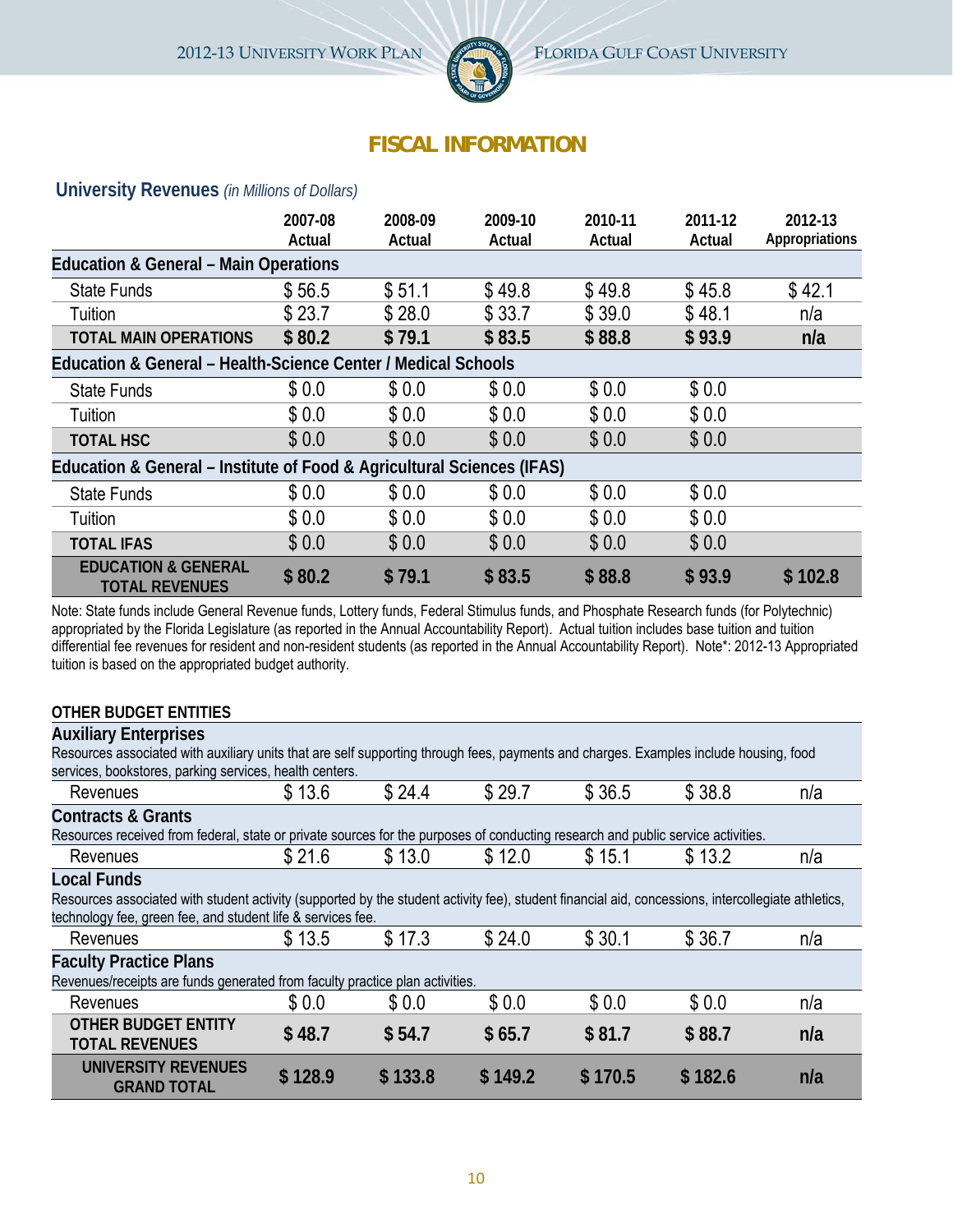

#### **Undergraduate Resident Tuition Summary** *(for 30 credit hours)*

|                                 | FY 2010-11<br><b>ACTUAL</b> | FY 2011-12<br><b>ACTUAL</b> | FY 2012-13<br><b>REQUEST</b> | FY 2013-14<br>PLANNED | FY 2014-15<br>PLANNED |
|---------------------------------|-----------------------------|-----------------------------|------------------------------|-----------------------|-----------------------|
| <b>Base Tuition</b>             | \$2,870                     | \$3,100                     | \$3,100                      | \$3,100               | \$3,100               |
| <b>Tuition Differential Fee</b> | \$384                       | \$642                       | \$1,166                      | \$1,849               | \$2,592               |
| Percent Increase                | 15%                         | 15%                         | 14%                          | 15%                   | 15%                   |
| Required Fees <sup>1</sup>      | \$1.727                     | \$1.791                     | \$1,882                      | \$1,984               | \$2,073               |
| <b>TOTAL TUITION AND FEES</b>   | \$4,981                     | \$5,533                     | \$6,148                      | \$6,933               | \$7,765               |

Note 1: For more information regarding required fees see list of per credit hour fees and block fees on page 15.

#### **Student Debt Summary**

|                                                                                                                                    | 2007-08<br><b>ACTUAL</b> | 2008-09<br><b>ACTUAL</b> | 2009-10<br><b>ACTUAL</b> | 2010-11<br><b>ACTUAL</b> | 2011-12<br><b>ESTIMATE</b> |
|------------------------------------------------------------------------------------------------------------------------------------|--------------------------|--------------------------|--------------------------|--------------------------|----------------------------|
| Percent of Bachelor's Recipients with Debt                                                                                         | 41.5%                    | 43.3%                    | 46.2%                    | 45%                      | 47.1%                      |
| <b>Average Amount of Debt</b><br>for Bachelor's who have graduated with debt                                                       | \$13.139                 | \$16,670                 | \$16,117                 | \$16,710                 | \$17,768                   |
| Student Loan Cohort Default Rate (2nd Year)                                                                                        | $4.2\%$                  | 4.6%                     | 5.2%(Draft)              | n/a                      | n/a                        |
| Student Loan Cohort Default Rate (3rd Year)<br>and uter the properties that the shude includes undergraduate and graduate students | 5.5%(Trial)              | 7.2%(Draft)              | Not available            | n/a                      | n/a                        |

 $\,\mathrm{det}$ : Student Loan cohort default data includes undergraduate and graduate students.

#### **Cost of Attendance** *(for Full-Time Undergraduate Florida Residents in the Fall and Spring of 2011-12)*

|                  | TUITION<br>& FEES | <b>BOOKS&amp;</b><br>Supplies | <b>ROOM</b><br>& BOARD | <b>TRANSPORTATION</b> | OTHER<br>EXPENSES | <b>TOTAL</b> |
|------------------|-------------------|-------------------------------|------------------------|-----------------------|-------------------|--------------|
| <b>ON-CAMPUS</b> | \$5,352           | .200.                         | \$9,201                | .700،<br>J.           | \$1,700           | \$19,153     |
| <b>AT HOME</b>   | \$5,352           | .200،                         | \$3,364                | 1,700<br>D            | \$1,700           | \$13,316     |

#### **Estimated Net Cost by Family Income** *(for Full-Time Undergraduate Florida Residents in the Fall and Spring of 2011-12)*

| <b>FAMILY</b><br><b>INCOME</b> | FULL TIME RESIDENT<br><b>UNDERGRADUATES</b> |                |                | AVG. NET<br>COST OF | AVG. NET<br><b>TUITION</b> | AVERAGE<br><b>GIFT AID</b> | <b>AVERAGE</b><br>LOAN |
|--------------------------------|---------------------------------------------|----------------|----------------|---------------------|----------------------------|----------------------------|------------------------|
| <b>GROUPS</b>                  | <b>HEADCOUNT</b>                            | <b>PERCENT</b> |                | <b>ATTENDANCE</b>   | & FEES                     | <b>AMOUNT</b>              | <b>AMOUNT</b>          |
| Below \$40,000                 | 1.957                                       | 35%            |                | \$10,431            | \$(2,420)                  | \$7,284                    | \$3,505                |
| \$40,000-\$59,999              | 744                                         | 13%            |                | \$13,254            | \$588                      | \$4,258                    | \$3,766                |
| \$60,000-\$79,999              | 624                                         | 11%            |                | \$14,887            | \$2,148                    | \$2,711                    | \$4,340                |
| \$80,000-\$99,999              | 610                                         | 11%            |                | \$15,211            | \$2,490                    | \$2,393                    | \$4,265                |
| \$100,000 Above                | 1,621                                       | 29%            |                | \$15,562            | \$2,395                    | \$2,386                    | \$3,174                |
| Missing                        | 0                                           | $0\%$          |                | N/A                 | N/A                        | N/A                        | N/A                    |
| <b>TOTAL</b>                   | 5,556                                       | 100%           | <b>AVERAGE</b> | \$14,385            | \$1,305                    | \$3,523                    | \$2,900                |

Notes: This data only represents Fall and Spring financial aid data, and is accurate as of March 31, 2012. Please note that small changes to Spring 2012 awards are possible before the data is finalized. **Family Income Groups** are based on the Total Family Income (including untaxed income) as reported on student FAFSA records. **Full-time Students** is a headcount based on at least 24 credit hours during Fall and Spring terms. **Average Gift Aid** includes all grants and scholarships from Federal, State, University and other private sources administered by the Financial Aid Office. Student waivers are also included in the Gift Aid amount. Gift Aid does not include the parental contribution towards EFC. **Net Cost of Attendance** is the actual average of the total Costs of Attendance (which will vary by income group due to the diversity of students living on- & off- campus) *minus* the average Gift Aid amount. **Net Tuition & Fees** is the actual average of the total costs of tuition and fees (which will vary by income group due to the amount of credit hours students are enrolled) *minus* the average Gift Aid amount (see page 16 for list of fees that are included). **Average Loan Amount** includes Federal (Perkins, Stafford, Ford Direct, and PLUS loans) and all private loans. The bottom-line **Average** represents the average of all full-time undergraduate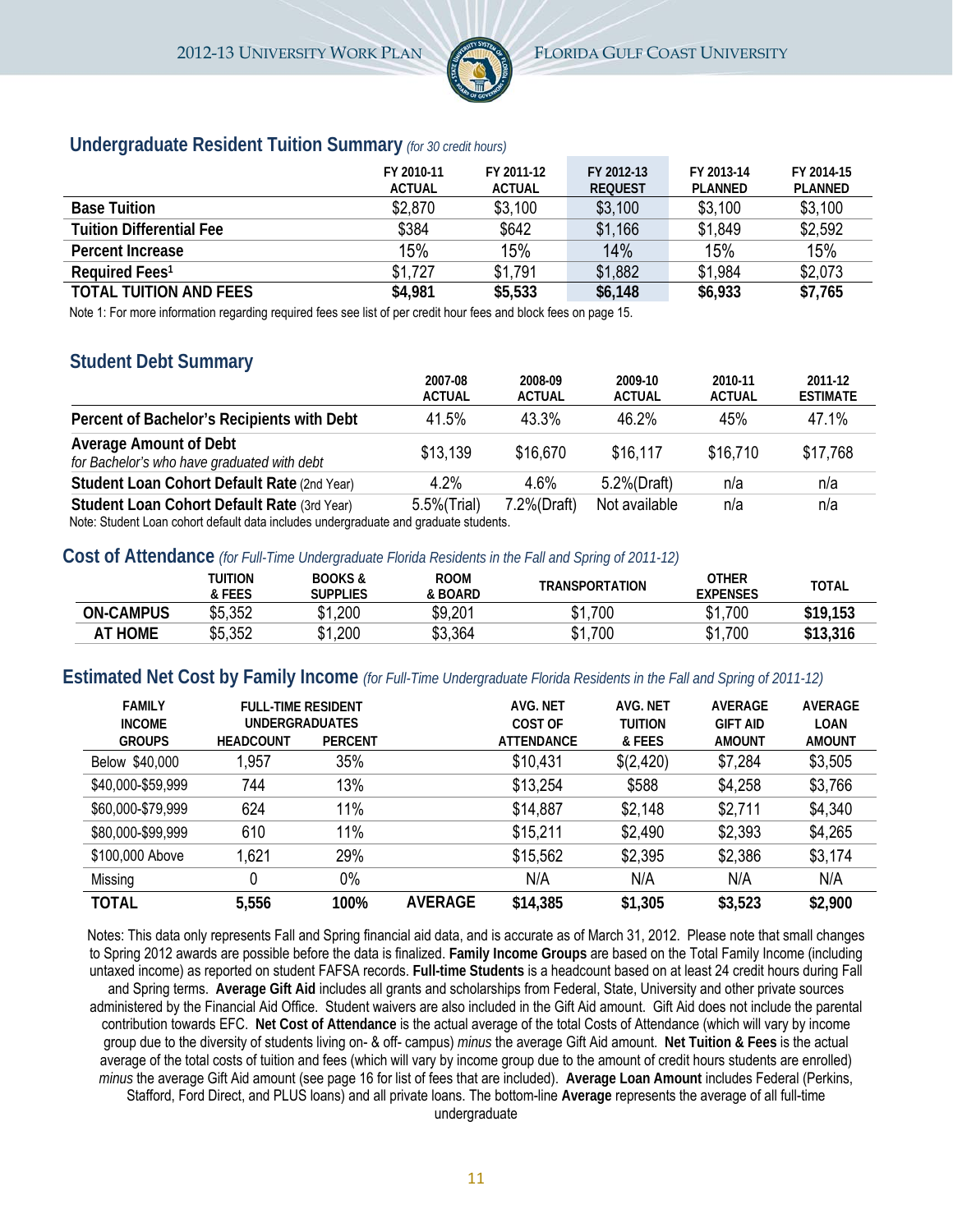

## **FISCAL INFORMATION (continued) TUITION DIFFERENTIAL FEE REQUEST FOR 2012-13**

| <b>Effective Date</b>                                                                                                                                                                                                                                                                                                                                                                                       |                   |
|-------------------------------------------------------------------------------------------------------------------------------------------------------------------------------------------------------------------------------------------------------------------------------------------------------------------------------------------------------------------------------------------------------------|-------------------|
| University Board of Trustees Approval Date:                                                                                                                                                                                                                                                                                                                                                                 | June 19, 2012     |
| Implementation Date (month/year):                                                                                                                                                                                                                                                                                                                                                                           | <b>July, 2012</b> |
| <b>Campus or Center Location</b>                                                                                                                                                                                                                                                                                                                                                                            |                   |
| Campus or Center Location to which the Tuition Differential fee<br>will apply (If the entire university, indicate as such):                                                                                                                                                                                                                                                                                 | Entire university |
| <b>Undergraduate Course(s)</b>                                                                                                                                                                                                                                                                                                                                                                              |                   |
| Course(s). (If the tuition differential fee applies to all university<br>undergraduate courses, indicate as such. If not, also provide a<br>rationale for the differentiation among courses):                                                                                                                                                                                                               | All courses       |
| Current and Proposed Increase in the Tuition Differential Fee                                                                                                                                                                                                                                                                                                                                               |                   |
| Current Undergraduate Tuition Differential per credit hour:                                                                                                                                                                                                                                                                                                                                                 | \$21.42           |
| Percentage tuition differential fee increase (calculated as a<br>percentage of the sum of base tuition plus tuition differential):                                                                                                                                                                                                                                                                          | 14%               |
| \$ Increase in tuition differential per credit hour:                                                                                                                                                                                                                                                                                                                                                        | \$17.46           |
| \$ Increase in tuition differential for 30 credit hours:                                                                                                                                                                                                                                                                                                                                                    | \$523.80          |
| Projected Differential Revenue Genera ted                                                                                                                                                                                                                                                                                                                                                                   |                   |
| Incremental differential fee revenue generated in 2012-13<br>(projected):                                                                                                                                                                                                                                                                                                                                   | \$4,826,330       |
| Total differential fee revenue generated in 2012-13 (projected):                                                                                                                                                                                                                                                                                                                                            | \$10,175,115      |
| <b>Intended Uses</b>                                                                                                                                                                                                                                                                                                                                                                                        |                   |
| For the hiring of faculty and staff, and to provide additional need-based student financial aid support.                                                                                                                                                                                                                                                                                                    |                   |
| Describe the Impact to the Institution if Tuition Differential is Not Approved                                                                                                                                                                                                                                                                                                                              |                   |
| If not approved, the university's academic programs and operations would be severely impacted. Access to education (e.g.,<br>programs and courses), and the quality of education (e.g., use of full-time faculty, maintenance of specialized accreditation, mean<br>class size) at the institution would significantly decline. The differential is the only source of funds to hire new faculty and staff. |                   |
| Request to Modify or Waive Tuition Differential Uses<br>(this section is applicable only if HB 7135 is signed by the Governor and the university wishes to request a change to the 70% /<br>30% intended uses criteria identified in Regulation 7.001(14))                                                                                                                                                  |                   |
|                                                                                                                                                                                                                                                                                                                                                                                                             |                   |

No request at this time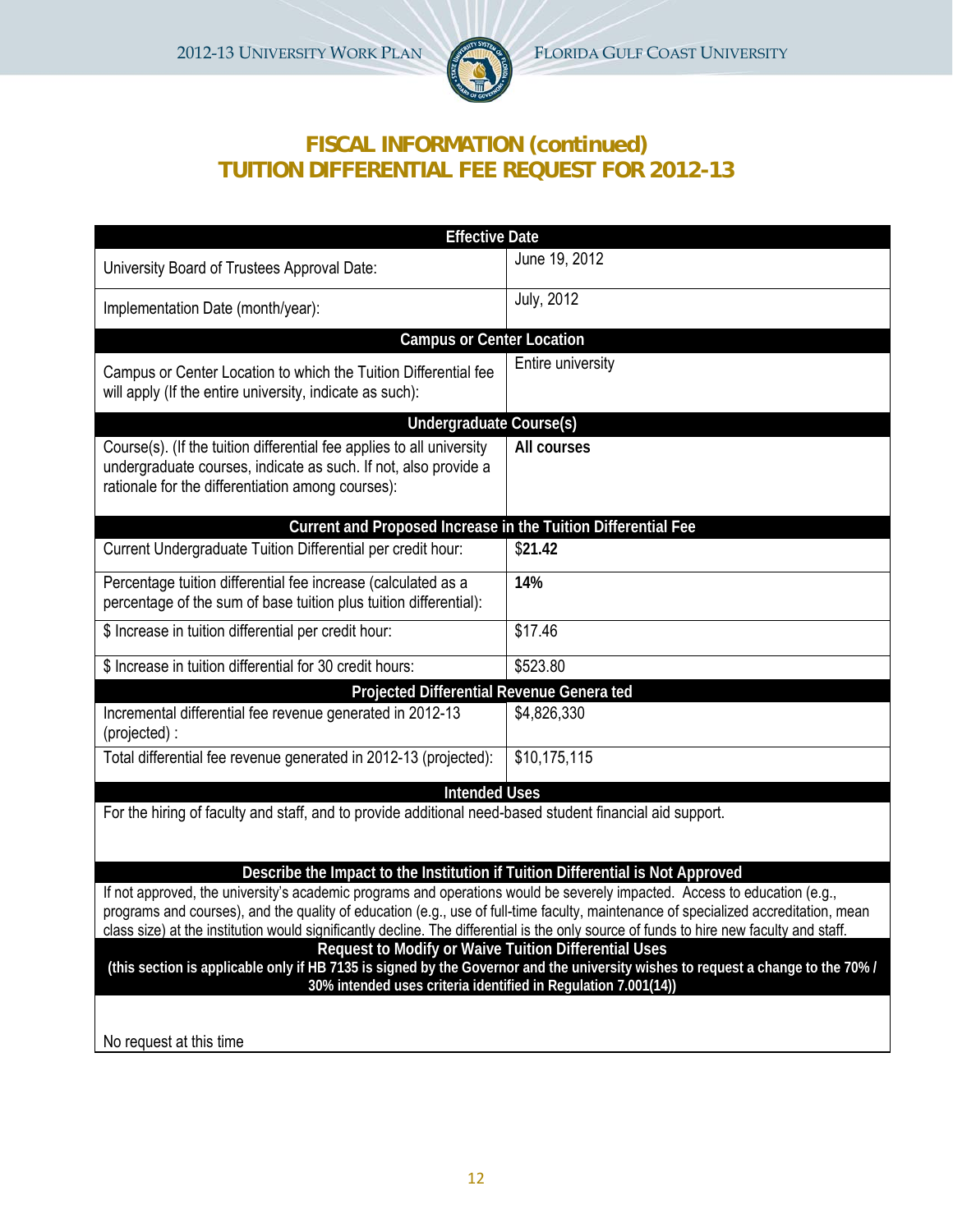

## **FISCAL INFORMATION (continued) TUITION DIFFERENTIAL SUPPLEMENTAL INFORMATION**

**Provide the following information for the 2011-12 academic year.** 

| 2011-2012 - 70% Initiatives (list the initiatives provided in<br>the 2011-12 tuition differential request)                                       | University Update on Each Initiative                                                                                                                                                                                                                                                                                    |
|--------------------------------------------------------------------------------------------------------------------------------------------------|-------------------------------------------------------------------------------------------------------------------------------------------------------------------------------------------------------------------------------------------------------------------------------------------------------------------------|
| Hire more faculty and staff to keep pace with enrollment<br>growth, add breadth and depth to academic programs; and<br>enhance student advising. | Enrollment grew by 5% from fall 2010 to fall 2012. 15 new<br>faculty members were hired across a variety of academic<br>programs providing additional depth and breadth to the<br>curriculum. The automated advising software, Degree Works,<br>was acquired and is being implemented to facilitate student<br>advising |
|                                                                                                                                                  |                                                                                                                                                                                                                                                                                                                         |
|                                                                                                                                                  |                                                                                                                                                                                                                                                                                                                         |
|                                                                                                                                                  |                                                                                                                                                                                                                                                                                                                         |
|                                                                                                                                                  | Additional Detail, where applicable:                                                                                                                                                                                                                                                                                    |
| Total Number of Faculty Hired or Retained (funded by tuition<br>differential):                                                                   | 32                                                                                                                                                                                                                                                                                                                      |
| Total Number of Advisors Hired or Retained (funded by<br>tuition differential):                                                                  | 4                                                                                                                                                                                                                                                                                                                       |
| Total Number of Course Sections Added or Saved (funded<br>by tuition differential):                                                              | 410 (in part as a result of the tuition differential)                                                                                                                                                                                                                                                                   |
| 2011-2012 - 30% Initiatives (list the initiatives provided in<br>the 2011-12 tuition differential request)                                       | University Update on Each Initiative                                                                                                                                                                                                                                                                                    |
| Provide additional need-based aid to students.                                                                                                   | Need-based aid increased by about 18% over the prior year.<br>In part due to the tuition differential.                                                                                                                                                                                                                  |
| Increase the number of students receiving need-based<br>financial aid.                                                                           | Approximately a 20% increase over the number of students<br>who received need-based aid over the prior year In part due to<br>the tuition differential.                                                                                                                                                                 |
|                                                                                                                                                  |                                                                                                                                                                                                                                                                                                                         |
|                                                                                                                                                  |                                                                                                                                                                                                                                                                                                                         |
|                                                                                                                                                  | Additional Information (estimates as of April 30, 2012):                                                                                                                                                                                                                                                                |
| Unduplicated Count of Students Receiving at least one<br>Tuition Differential-Funded Award:                                                      | 752                                                                                                                                                                                                                                                                                                                     |
| \$ Mean (per student receiving an award) of Tuition<br>Differential-Funded Awards:                                                               | \$1,847                                                                                                                                                                                                                                                                                                                 |
| \$ Minimum (per student receiving an award) of Tuition<br>Differential-Funded Awards:                                                            | \$50                                                                                                                                                                                                                                                                                                                    |
| \$ Maximum (per student receiving an award) of Tuition<br>Differential-Funded Awards:                                                            | \$6,482.43                                                                                                                                                                                                                                                                                                              |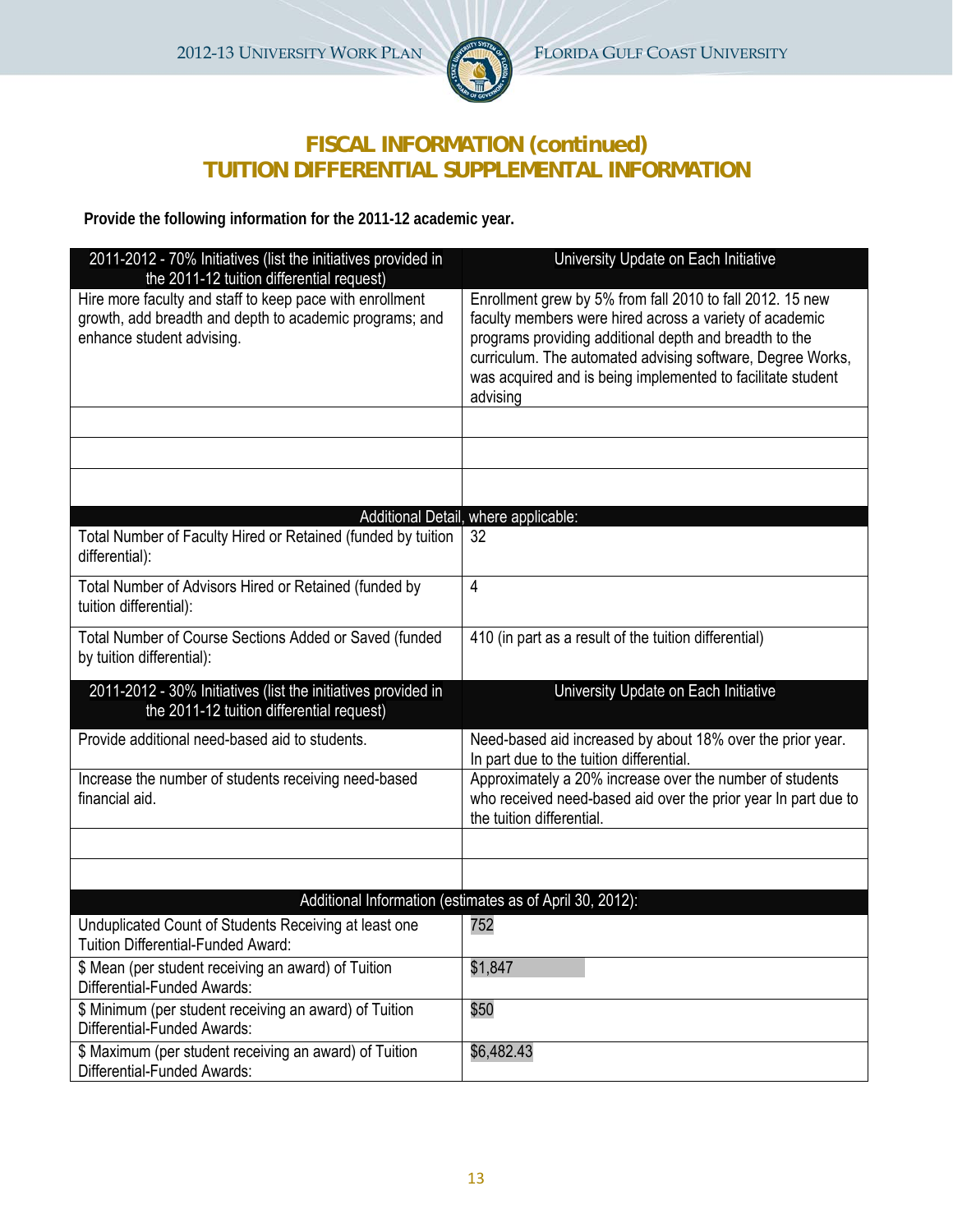2012-13 UNIVERSITY WORK PLAN FLORIDA GULF COAST UNIVERSITY



## **FISCAL INFORMATION (continued) TUITION DIFFERENTIAL COLLECTIONS, EXPENDITURES, & AVAILABLE BALANCES - FISCAL YEAR 2011-12 AND 2012-13**

| <b>University Tuition Differential</b>                                       |                |                          |                  |
|------------------------------------------------------------------------------|----------------|--------------------------|------------------|
| Budget Entity: 48900100 (Educational & General)                              |                |                          |                  |
| SF/Fund: 2164xxx (Student and Other Fees Trust Fund)                         |                |                          |                  |
|                                                                              |                | <b>Estimated Actual*</b> | Estimated        |
|                                                                              |                | 2011-12                  | 2012-13          |
|                                                                              |                |                          |                  |
| <b>FTE Positions:</b>                                                        |                |                          |                  |
| Faculty                                                                      |                |                          |                  |
| Advisors<br>Staff                                                            |                |                          |                  |
| <b>Total FTE Positions:</b>                                                  |                | 0.00                     | 0.00             |
| <b>Balance Forward from Prior Periods</b>                                    |                |                          |                  |
| Balance Forward                                                              | \$             |                          | \$               |
| Less: Prior-Year Encumbrances                                                |                | $\overline{a}$           |                  |
|                                                                              | $\mathfrak{S}$ |                          | \$               |
| Beginning Balance Available:                                                 |                |                          |                  |
| <b>Receipts / Revenues</b>                                                   |                |                          |                  |
| <b>Tuition Differential Collections</b>                                      | \$             | 4,522,976                | 10,175,115       |
| Interest Revenue - Current Year                                              |                |                          |                  |
| Interest Revenue - From Carryforward Balance                                 |                |                          |                  |
| Total Receipts / Revenues:                                                   | \$             | 4,522,976                | \$<br>10,175,115 |
| Expenditures                                                                 |                |                          |                  |
| Salaries & Benefits                                                          | \$             | 3,166,063                | \$<br>7,122,581  |
| <b>Other Personal Services</b>                                               |                |                          |                  |
| Expenses                                                                     |                |                          |                  |
| Operating Capital Outlay                                                     |                |                          |                  |
| <b>Student Financial Assistance</b>                                          |                | 1,356,913                | 3,052,534        |
| <b>Expended From Carryforward Balance</b>                                    |                |                          |                  |
| ** Other Category Expenditures                                               |                |                          |                  |
| Total Expenditures:                                                          | \$             | 4,522,976                | \$<br>10,175,115 |
|                                                                              |                |                          |                  |
| Ending Balance Available:                                                    | \$             |                          | \$               |
| *Since the 2011-12 year has not been completed, provide an estimated actual. |                |                          |                  |
| **Provide details for "Other Categories" used.                               |                |                          |                  |
|                                                                              |                |                          |                  |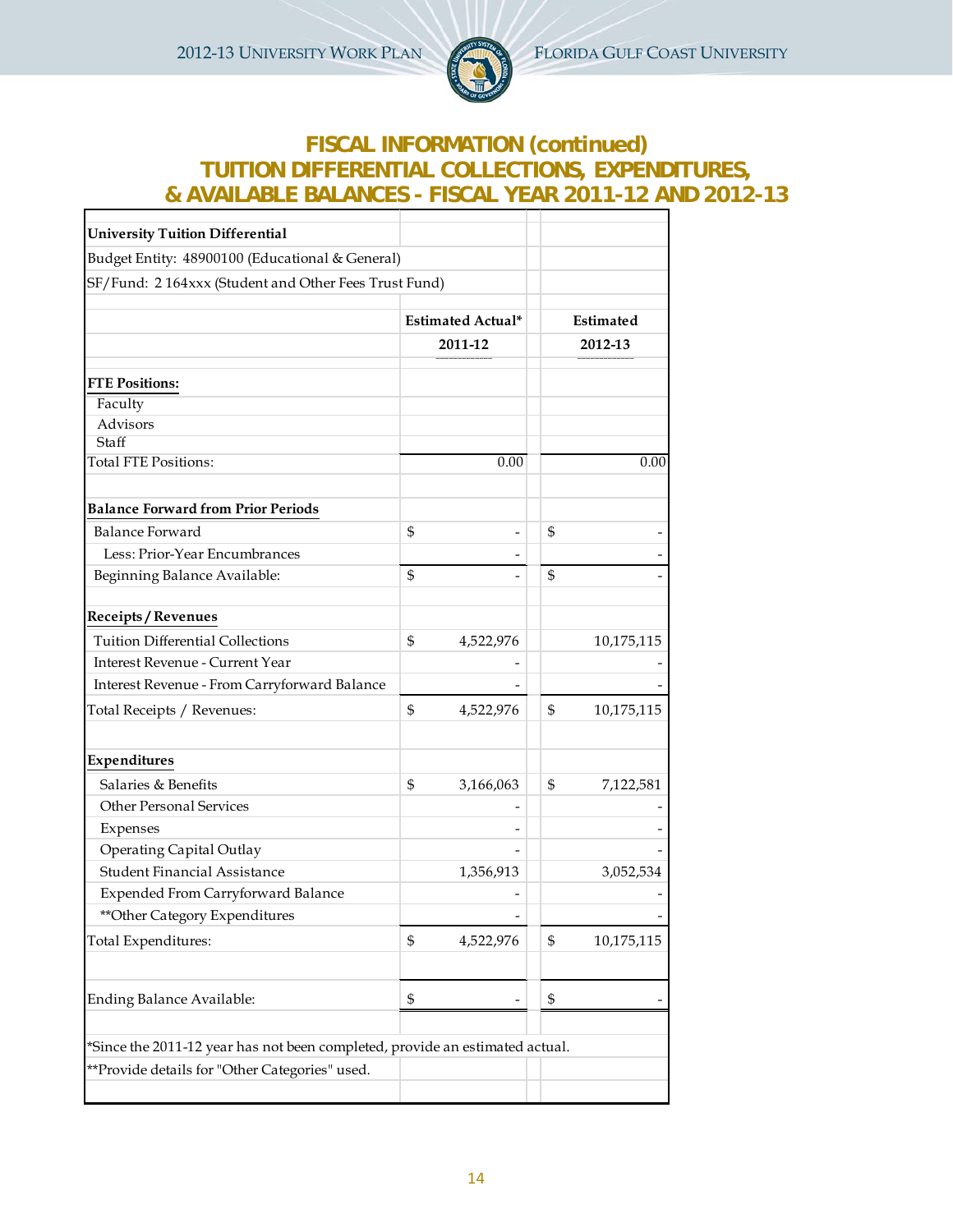

## **FISCAL INFORMATION (continued) UNIVERSITY TUITION, FEES AND HOUSING PROJECTIONS**

| <b>Undergraduate Students</b>                                 |                     | --Actual----------------- |                     |                     |                         | -Projected-------------- |                     |  |
|---------------------------------------------------------------|---------------------|---------------------------|---------------------|---------------------|-------------------------|--------------------------|---------------------|--|
|                                                               | 2009-10             | 2010-11                   | 2011-12             | 2012-13             | 2013-14                 | 2014-15                  | 2015-16             |  |
| Tuition:                                                      |                     |                           |                     |                     |                         |                          |                     |  |
| Base Tuition - (0% inc. for 2013-14 to 2015-16)               | \$88.59             | \$95.67                   | \$103.32            | \$103.32            | \$103.32                | \$103.32                 | \$103.32            |  |
| Tuition Differential (no more than 15%)                       | 5.74                | \$12.80                   | \$21.42             | \$38.88             | \$60.21                 | \$84.73                  | \$112.93            |  |
| Total Base Tuition & Differential per Credit Hour             | \$94.33             | \$108.47                  | \$124.74            | \$142.20            | \$163.53                | \$188.05                 | \$216.25            |  |
| % Change                                                      |                     | 15.0%                     | 15.0%               | 14.0%               | 15.0%                   | 15.0%                    | 15.0%               |  |
|                                                               |                     |                           |                     |                     |                         |                          |                     |  |
| Fees (per credit hour):                                       |                     |                           |                     |                     |                         |                          |                     |  |
| Student Financial Aid <sup>1</sup>                            | \$4.42              | \$4.78                    | \$5.16              | \$5.16              | \$5.16                  | \$5.16                   | \$5.16              |  |
| Building/Capital Improvement <sup>2</sup>                     | \$4.76              | \$4.76                    | \$4.76              | \$6.76              | \$8.76                  | \$10.33                  | \$10.33             |  |
| Activity & Service                                            | \$11.24             | \$11.24                   | \$11.24             | \$11.58             | \$11.92                 | \$12.28                  | \$12.64             |  |
| Health                                                        | \$7.59              | \$7.74                    | \$8.34              | \$8.79              | \$8.97                  | \$9.15                   | \$9.33              |  |
| Athletic                                                      | \$15.54             | \$15.79                   | \$16.54             | \$16.79             | \$17.13                 | \$17.47                  | \$17.82             |  |
| <b>Transportation Access</b>                                  | \$8.50              | \$8.50                    | \$8.50              | \$8.50              | \$8.76                  | \$9.02                   | \$9.29              |  |
| Technology <sup>1</sup>                                       | \$4.42              | \$4.78                    | \$5.16              | \$5.16              | \$5.16                  | \$5.16                   | \$5.16              |  |
| Green Fee (USF, NCF, UWF only)                                |                     |                           |                     |                     |                         |                          |                     |  |
| Student Life & Services Fee (UNF only)                        |                     |                           |                     |                     |                         |                          |                     |  |
| Marshall Center Fee (USF only)                                |                     |                           |                     |                     |                         |                          |                     |  |
| Student Affairs Facility Use Fee (FSU only)                   |                     |                           |                     |                     |                         |                          |                     |  |
| <b>Total Fees</b>                                             | \$56.47             | \$57.59                   | \$59.70             | \$62.74             | \$65.85                 | \$68.57                  | \$69.73             |  |
| <b>Total Tuition and Fees per Credit Hour</b>                 | \$150.80            | \$166.06                  | \$184.44            | \$204.94            | \$229.38                | \$256.62                 | \$285.98            |  |
| % Change                                                      |                     | 10.1%                     | 11.1%               | 11.1%               | 11.9%                   | 11.9%                    | 11.4%               |  |
|                                                               |                     |                           |                     |                     |                         |                          |                     |  |
| Fees (block per term):                                        |                     |                           |                     |                     |                         |                          |                     |  |
| Activity & Service                                            |                     |                           |                     |                     |                         |                          |                     |  |
| Health                                                        |                     |                           |                     |                     |                         |                          |                     |  |
| Athletic                                                      |                     |                           |                     |                     |                         |                          |                     |  |
| <b>Transportation Access</b>                                  |                     |                           |                     |                     |                         |                          |                     |  |
| Marshall Center Fee (USF only)                                |                     |                           |                     |                     |                         |                          |                     |  |
| Student Affairs Facility Use Fee (FSU only)                   |                     |                           |                     |                     |                         |                          |                     |  |
| <b>Total Block Fees per term</b>                              | \$0.00              | \$0.00                    | \$0.00              | \$0.00              | \$0.00                  | \$0.00                   | \$0.00              |  |
| % Change                                                      |                     | #DIV/0!                   | #DIV/0!             | #DN/0!              | #D <sub>N/0!</sub>      | #DN/0!                   | #DIV/0!             |  |
|                                                               |                     |                           |                     |                     |                         |                          |                     |  |
| <b>Total Tuition for 30 Credit Hours</b>                      | \$2,829.90          | \$3,254.10                | \$3,742.20          | \$4,266.00          | \$4,905.90              | \$5,641.50               | \$6,487.50          |  |
| <b>Total Fees for 30 Credit Hours</b>                         | \$1,694.10          | \$1,727.70                | \$1,791.00          | \$1,882.20          | \$1,975.52              | \$2,057.03               | \$2,091.85          |  |
| <b>Total Tuition and Fees for 30 Credit Hours</b>             | \$4,524.00          | \$4,981.80                | \$5,533.20          | \$6,148.20          | \$6,881.42              | \$7,698.53               | \$8,579.35          |  |
| \$ Change                                                     |                     | \$457.80                  | \$551.40            | \$615.00            | \$733.22                | \$817.11                 | \$880.82            |  |
| % Change                                                      |                     | 10.1%                     | 11.1%               | 11.1%               | 11.9%                   | 11.9%                    | 11.4%               |  |
| <b>Out-of-State Fees</b>                                      |                     |                           |                     |                     |                         |                          |                     |  |
| Out-of-State Undergraduate Fee                                | \$484.42            | \$518.32                  | \$559.80            | \$604.58            | \$652.95                | \$705.19                 | \$761.60            |  |
| Out-of-State Undergraduate Student Financial Aid <sup>3</sup> |                     |                           |                     |                     |                         |                          |                     |  |
| Total per credit hour                                         | \$24.23<br>\$508.65 | \$25.91<br>\$544.23       | \$27.99<br>\$587.79 | \$30.23<br>\$634.81 | \$32.65<br>\$685.60     | \$35.26<br>\$740.45      | \$38.08<br>\$799.68 |  |
| % Change                                                      |                     | 7.0%                      | 8.0%                | $8.0\%$             | 8.0%                    | 8.0%                     | 8.0%                |  |
|                                                               |                     |                           |                     |                     |                         |                          |                     |  |
| <b>Total Tuition for 30 Credit Hours</b>                      | \$2,829.90          | \$3,254.10                | \$3,742.20          |                     | \$4,266.00 \$4,905.90   | \$5,641.50               | \$6,487.50          |  |
| <b>Total Fees for 30 Credit Hours</b>                         | \$16,953.60         | \$18,054.60               | \$19,424.70         |                     | \$20,926.50 \$22,543.45 | \$24,270.51              | \$26,082.25         |  |
| <b>Total Tuition and Fees for 30 Credit Hours</b>             | \$19,783.50         | \$21,308.70               | \$23,166.90         |                     | \$25,192.50 \$27,449.35 | \$29,912.01              | \$32,569.75         |  |
| \$ Change                                                     |                     | \$1,525.20                | \$1,858.20          |                     | \$25,192.50 \$2,256.85  | \$2,462.67               | \$2,657.73          |  |
| % Change                                                      |                     | 7.7%                      | 8.7%                | 8.7%                | $9.0\%$                 | 9.0%                     | 8.9%                |  |
|                                                               |                     |                           |                     |                     |                         |                          |                     |  |
| Housing/Dining <sup>4</sup>                                   | \$8,728.00          | \$8,894.00                | \$9,160.82          | \$9,435.64          |                         | \$9,718.71 \$10,010.28   | \$10,310.58         |  |
| \$ Change                                                     | \$0.00              | \$166.00                  | \$266.82            | \$274.82            | \$283.07                | \$291.57                 | \$300.30            |  |
| % Change                                                      |                     | 1.9%                      | 3.0%                | 3.0%                | $3.0\%$                 | 3.0%                     | 3.0%                |  |
|                                                               |                     |                           |                     |                     |                         |                          |                     |  |

Notes: (1) can be no more than 5% of tuition. (2) capped in statute. (3) can be no more than 5% of tuition and the out-of-state fee. (4) combine the most popular housing and dining plans provided to students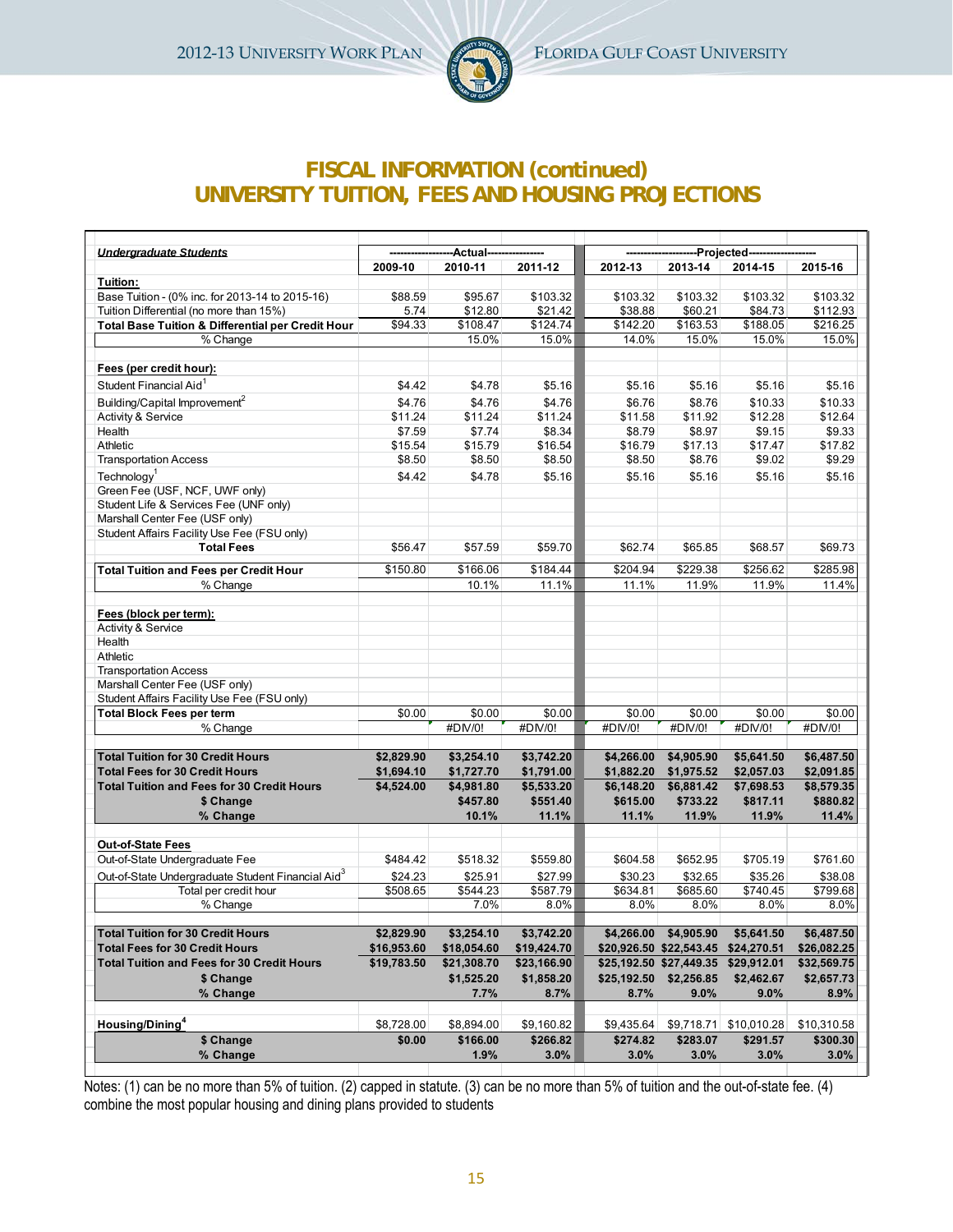

## **ENROLLMENT PLANNING**

## **Planned Growth by Student Type** *(for E&G students at all campuses)*

|                              | 5 YEAR<br><b>TREND</b><br>(2005-06 to<br>$2010 - 11$ | 2010-11<br><b>ACTUAL</b><br><b>HEADCOUNT</b> | 2012-13<br><b>PLANNED</b><br><b>HEADCOUNT</b> | 2013-14<br><b>PLANNED</b><br><b>HEADCOUNT</b> |      |        | 3 YEAR<br>$(2014-15)$<br><b>PLANNED</b><br><b>HEADCOUNT</b> |
|------------------------------|------------------------------------------------------|----------------------------------------------|-----------------------------------------------|-----------------------------------------------|------|--------|-------------------------------------------------------------|
| <b>UNDERGRADUATE</b>         |                                                      |                                              |                                               |                                               |      |        |                                                             |
| FTIC (Regular Admit)         | 117% $\Delta$                                        | 6,469 63%                                    | 7,633 64%                                     | 8,397                                         | 65%  | 9,152  | 65%                                                         |
| FTIC (Profile Admit)         | -12% $\Delta$                                        | 334 3%                                       | 334<br>3%                                     | 301                                           | 2%   | 301    | 2%                                                          |
| AA Transfers*                | 40% $\Delta$                                         | 2,016 20%                                    | 2,339<br>20%                                  | 2,479                                         | 19%  | 2,875  | 20%                                                         |
| <b>Other Transfers</b>       | 28% <sup><math>\Delta</math></sup>                   | 1,452 14%                                    | 1,670<br>14%                                  | 1,737                                         | 13%  | 1,789  | 13%                                                         |
| Subtotal                     | <b>73%</b>                                           |                                              | 10,271 100% 11,976 100%                       | 12,913                                        | 100% | 14,117 | 100%                                                        |
| <b>GRADUATE STUDENTS</b>     |                                                      |                                              |                                               |                                               |      |        |                                                             |
| Master's                     | $37\%$ $\triangle$                                   | 1,043 90%                                    | 1,085 90%                                     | 1,128                                         | 90%  | 1,173  | 90%                                                         |
| Research Doctoral            | n/a% $\Delta$                                        | 39<br>3%                                     | 43<br>4%                                      | 47                                            | 4%   | 52     | 4%                                                          |
| <b>Professional Doctoral</b> | $n/a\%$ $\Delta$                                     | 71<br>6%                                     | 75<br>6%                                      | 78                                            | XX%  | 82     | 6%                                                          |
| Subtotal                     | 52% $\Delta$                                         | 1,153 100%                                   | 1,202 100%                                    | 1,254                                         | 100% | 1,307  | 100%                                                        |
| <b>NOT-DEGREE SEEKING</b>    | $9\%$ $\triangle$                                    | 614                                          | 477                                           | 489                                           |      | 230    |                                                             |
| <b>MEDICAL</b>               | n/a% $\Delta$                                        | n/a                                          | n/a                                           | n/a                                           |      | n/a    |                                                             |
| <b>TOTAL</b>                 | 66%A                                                 | 12,038                                       | 13,655                                        | 14,655                                        |      | 15,655 |                                                             |

Note\*: AA transfers refer only to transfers from the Florida College System.

## **Planned Growth by Method of Instruction** *(for E&G students at all campuses)*

|                      | 5 YEAR<br><b>TREND</b>             | 2010-11                     |                        | 2012-13                      |                      | 2013-14                      |                        | 3 YEAR<br>$(2014-15)$         |                      |
|----------------------|------------------------------------|-----------------------------|------------------------|------------------------------|----------------------|------------------------------|------------------------|-------------------------------|----------------------|
|                      | $(2005 - 06)$ to                   | <b>ACTUAL</b><br><b>FTE</b> | $%$ of<br><b>TOTAL</b> | <b>PLANNED</b><br><b>FTE</b> | % of<br><b>TOTAL</b> | <b>PLANNED</b><br><b>FTE</b> | $%$ of<br><b>TOTAL</b> | <b>PI ANNED</b><br><b>FTE</b> | % of<br><b>TOTAL</b> |
| <b>UNDERGRADUATE</b> | 2010-11)                           |                             |                        |                              |                      |                              |                        |                               |                      |
| DISTANCE (>80%)      | 129%∆                              | 1,144                       | 17%                    | 1,236                        | 16%                  | 1,334                        | 16%                    | 1,441                         | 16%                  |
| HYBRID (50%-79%)*    | 72% <sup><math>\Delta</math></sup> | 141                         | 2%                     | 155                          | 2%                   | 171                          | 2%                     | 188                           | 2%                   |
| TRADITIONAL (<50%)   | 67% $\Delta$                       | 5,573                       | 81%                    | 6,505                        | 83%                  | 6,982                        | 82%                    | 7,448                         | 82%                  |
| <b>TOTAL</b>         | 75%∆                               | 6,858                       | 100%                   | 7,884                        | 100%                 | 8,487                        | 100%                   | 9,076                         | 100%                 |
| <b>GRADUATE</b>      |                                    |                             |                        |                              |                      |                              |                        |                               |                      |
| DISTANCE (80%)       | 43% $\Delta$                       | 211                         | 28%                    | 222                          | 30%                  | 233                          | 30%                    | 244                           | 30%                  |
| HYBRID (50%-79%)*    | 152%∆                              | 83                          | 11%                    | 88                           | 12%                  | 93                           | 12%                    | 99                            | 12%                  |
| TRADITIONAL (<50%)   | $34\%$ $\triangle$                 | 447                         | 60%                    | 439                          | 58%                  | 462                          | 58%                    | 481                           | 58%                  |
| <b>TOTAL</b>         | 44%∆                               | 741                         | 100%                   | 749                          | 100%                 | 788                          | 100%                   | 824                           | 100%                 |

Note: Full-time Equivalent (FTE) student is a measure of instructional effort (and student activity) that is based on the number of credit hours that students enroll. FTE is based on the Florida definition, which divides undergraduate credit hours by 40 and graduate credit hours by 32. Distance Learning is a course in which at least 80 percent of the direct instruction of the course is delivered using some form of technology when the student and instructor are separated by time or space, or both (per 1009.24(17), *F.S.*). \***Hybrid** is a course where 50% to 79% of the instruction is delivered using some form of technology, when the student and instructor are separated by time or space, or both (per SUDS data element 2052).Data not available before 2009. Trend data based on 2009-10 **Traditional (and Technology Enhanced)** refers to primarily face to face instruction utilizing some form of technology for delivery of supplemental course materials for *no more* than 49% of instruction (per SUDS data element 2052).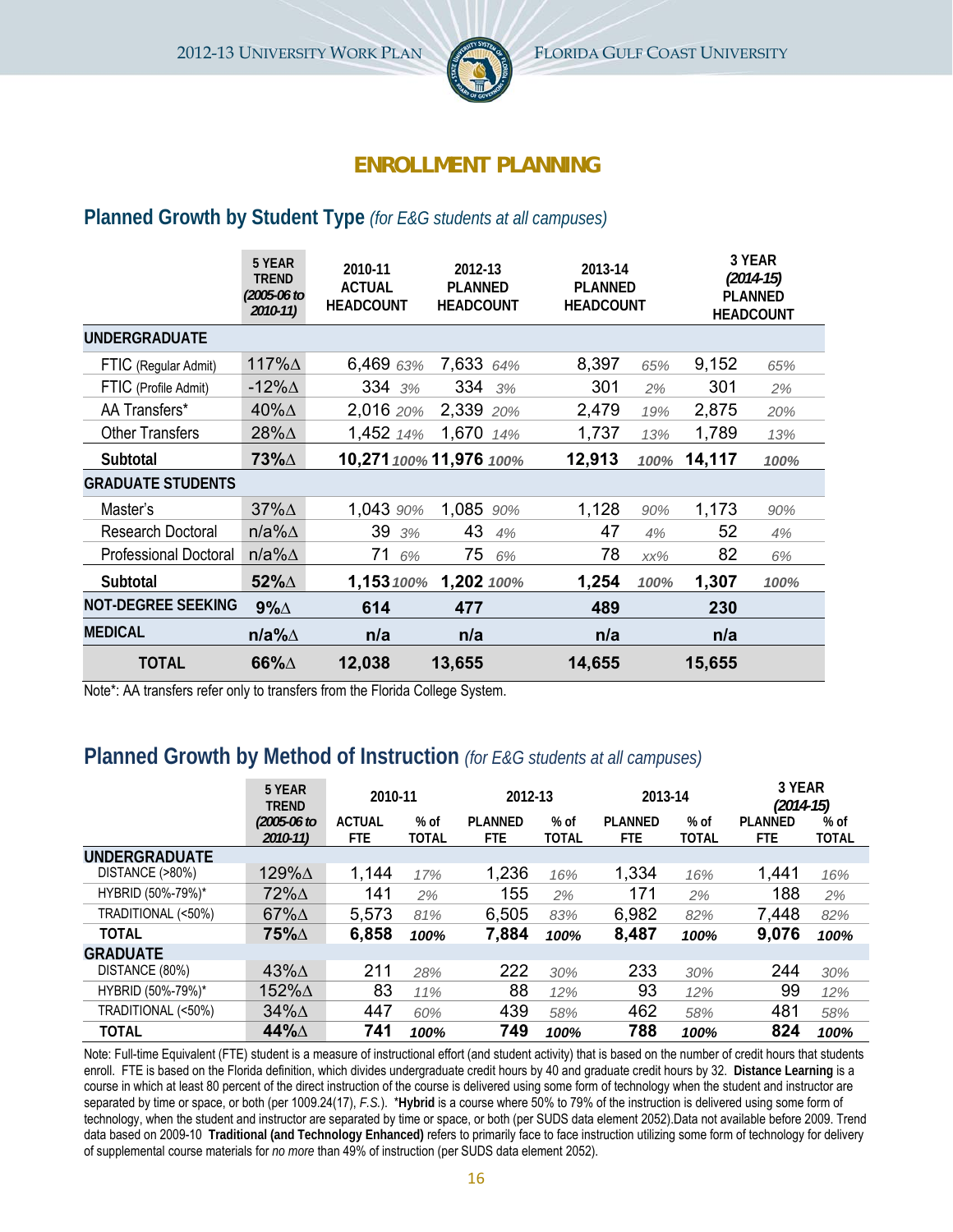

## **ENROLLMENT PLANNING (continued)**

## **Statutorily Required Enrollment Plan** *(Based on State-Fundable Florida FTE)*

|                          | <b>Funded</b><br>2011-12 | <b>Estimated</b><br>2011-12 | <b>Funded</b><br>2012-13 | Planned<br>2012-13 | Planned<br>2013-14 | 3 Year<br>Planned<br>2014-15 | 5 Year<br>Planned<br>2016-17 | 5-Year<br>Projected<br>Average<br>Annual<br>Growth<br>Rate |
|--------------------------|--------------------------|-----------------------------|--------------------------|--------------------|--------------------|------------------------------|------------------------------|------------------------------------------------------------|
| <b>Florida Resident</b>  |                          |                             |                          |                    |                    |                              |                              |                                                            |
| <b>LOWER DIVISION</b>    | 2,224                    | 3,723                       | 2,224                    | 4,058              | 4,422              | 4,786                        | 5,551                        | 8%                                                         |
| <b>UPPER DIVISION</b>    | 2,319                    | 3,277                       | 2,319                    | 3,484              | 3,701              | 3,905                        | 4,304                        | 6%                                                         |
| <b>GRAD I</b>            | 510                      | 578                         | 510                      | 605                | 630                | 652                          | 691                          | 4%                                                         |
| <b>GRAD II</b>           | 10                       | 100                         | 10                       | 112                | 125                | 138                          | 166                          | 11%                                                        |
| <b>TOTAL</b>             | 5,063                    | 7,678                       | 5,063                    | 8,259              | 8,878              | 9,481                        | 10,713                       | 7%                                                         |
| Not a Florida Resident   |                          |                             |                          |                    |                    |                              |                              |                                                            |
| <b>LOWER DIVISION</b>    |                          | 208                         |                          | 222                | 238                | 254                          | 285                          | 7%                                                         |
| <b>UPPER DIVISION</b>    |                          | 115                         |                          | 120                | 126                | 131                          | 142                          | 4%                                                         |
| <b>GRAD I</b>            |                          | 27                          |                          | 28                 | 29                 | 30                           | 31                           | 3%                                                         |
| <b>GRAD II</b>           |                          | 4                           |                          | 4                  | 4                  | 4                            | 5                            | 3%                                                         |
| <b>TOTAL</b>             | 310                      | 354                         | 310                      | 374                | 397                | 419                          | 462                          | 5%                                                         |
| <b>TOTAL</b>             |                          |                             |                          |                    |                    |                              |                              |                                                            |
| <b>LOWER DIVISION</b>    |                          | 3,931                       |                          | 4,280              | 4,660              | 5,040                        | 5,836                        | 8%                                                         |
| <b>UPPER DIVISION</b>    |                          | 3,392                       |                          | 3,604              | 3,827              | 4,036                        | 4,446                        | 6%                                                         |
| <b>GRAD I</b>            |                          | 605                         |                          | 633                | 659                | 682                          | 722                          | 4%                                                         |
| <b>GRAD II</b>           |                          | 104                         |                          | 116                | 129                | 142                          | 171                          | 10%                                                        |
| <b>TOTAL</b>             | 5,373                    | 8,032                       | 5,373                    | 8,632              | 9,275              | 9,900                        | 11,175                       | 7%                                                         |
| <b>TOTAL</b><br>(US FTE) | 7,164                    | 10,709                      | 7,164                    | 11,510             | 12,367             | 13,200                       | 14,900                       | 7%                                                         |

Note: Full-time Equivalent (FTE) student is a measure of instructional effort (and student activity) that is based on the number of credit hours that students enroll. FTE is based on the Florida definition, which divides undergraduate credit hours by 40 and graduate credit hours by 32.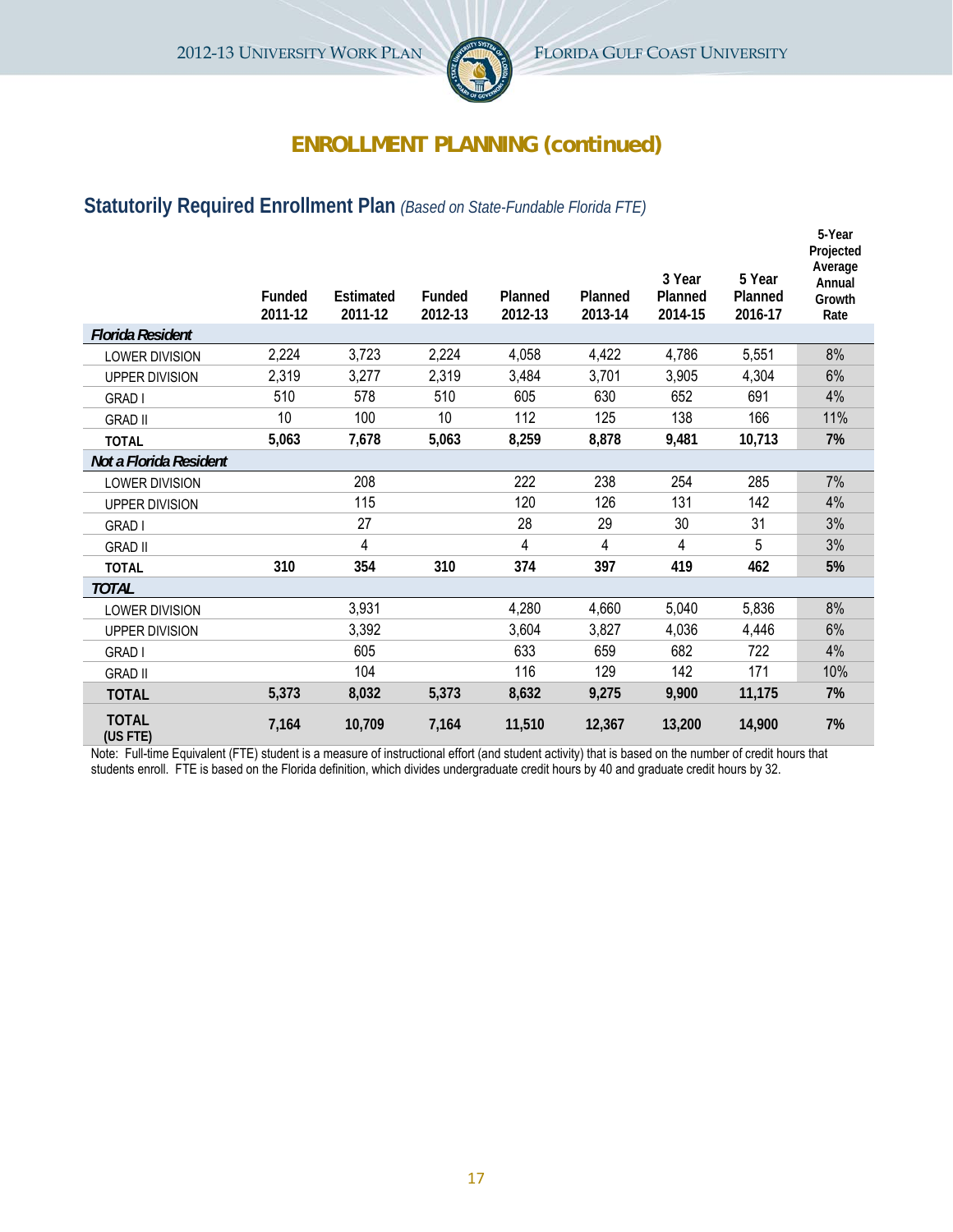

## **ACADEMIC PROGRAM COORDINATION**

## **New Programs To Be Considered by University in 2012-13 for Implementation**

|                            |         |                  | <b>OTHER</b>        | OFFFRED VIA     |                   | <b>PROPOSED</b>   |
|----------------------------|---------|------------------|---------------------|-----------------|-------------------|-------------------|
|                            | СIР     | ARFA OF          | <b>UNIVERSITIES</b> | <b>DISTANCE</b> | <b>PROJECTED</b>  | DATE OF           |
|                            | CODE    | <b>STRATEGIC</b> | <b>WITH SAME</b>    | I FARNING       | <b>FNROLLMENT</b> | <b>SUBMISSION</b> |
| <b>PROGRAM TITLES</b>      | 6-digit | <b>EMPHASIS</b>  | PROGRAM             | IN SYSTEM       | in 5th year       | TO UBOT           |
| <b>BACHELOR'S PROGRAMS</b> |         |                  |                     |                 |                   |                   |
| <b>Real Estate</b>         | 521501  |                  | 5                   |                 | 50                | 4/13              |
| Earth and Space Science    | 400699  | <b>STEM</b>      |                     |                 | 50                | 4/13              |
|                            |         |                  |                     |                 |                   |                   |

| <b>MASTER'S, SPECIALIST AND OTHER ADVANCED MASTER'S PROGRAMS</b> |        |      |  |    |      |
|------------------------------------------------------------------|--------|------|--|----|------|
| Instructional Media                                              | 30501  | ™FM  |  | 50 | 4/13 |
| Biology                                                          | 260101 | STFM |  | 50 | 4/13 |

#### **DOCTORAL PROGRAMS**

## **New Programs To Be Considered by University in 2013-15 for Implementation**

|                                       |         |                  | <b>OTHER</b>     | OFFFRED VIA     |                  | <b>PROPOSED</b>   |
|---------------------------------------|---------|------------------|------------------|-----------------|------------------|-------------------|
|                                       | СIР     | ARFA OF          | UNIVERSITIES     | <b>DISTANCE</b> | <b>PROJECTED</b> | DATE OF           |
|                                       | CODE    | <b>STRATEGIC</b> | <b>WITH SAME</b> | LEARNING        | ENROLLMENT       | <b>SUBMISSION</b> |
| <b>PROGRAM TITI FS</b>                | 6-diait | <b>EMPHASIS</b>  | <b>PROGRAM</b>   | IN SYSTEM       | in 5th year      | TO UBOT           |
| <b>BACHELOR'S PROGRAMS</b>            |         |                  |                  |                 |                  |                   |
| Digital Media Design (Graphic Design) | 500102  | <b>STEM</b>      |                  |                 | 50               | 4/15              |
| Renewable Energy Engineering          | 149999  | <b>STEM</b>      | 0                |                 | 50               | 4/15              |

#### **MASTER'S, SPECIALIST AND OTHER ADVANCED MASTER'S PROGRAMS**

| <b>DOCTORAL PROGRAMS</b> |        |        |  |    |      |
|--------------------------|--------|--------|--|----|------|
| <b>Nursing Practice</b>  | 513818 | Health |  | 50 | 4/15 |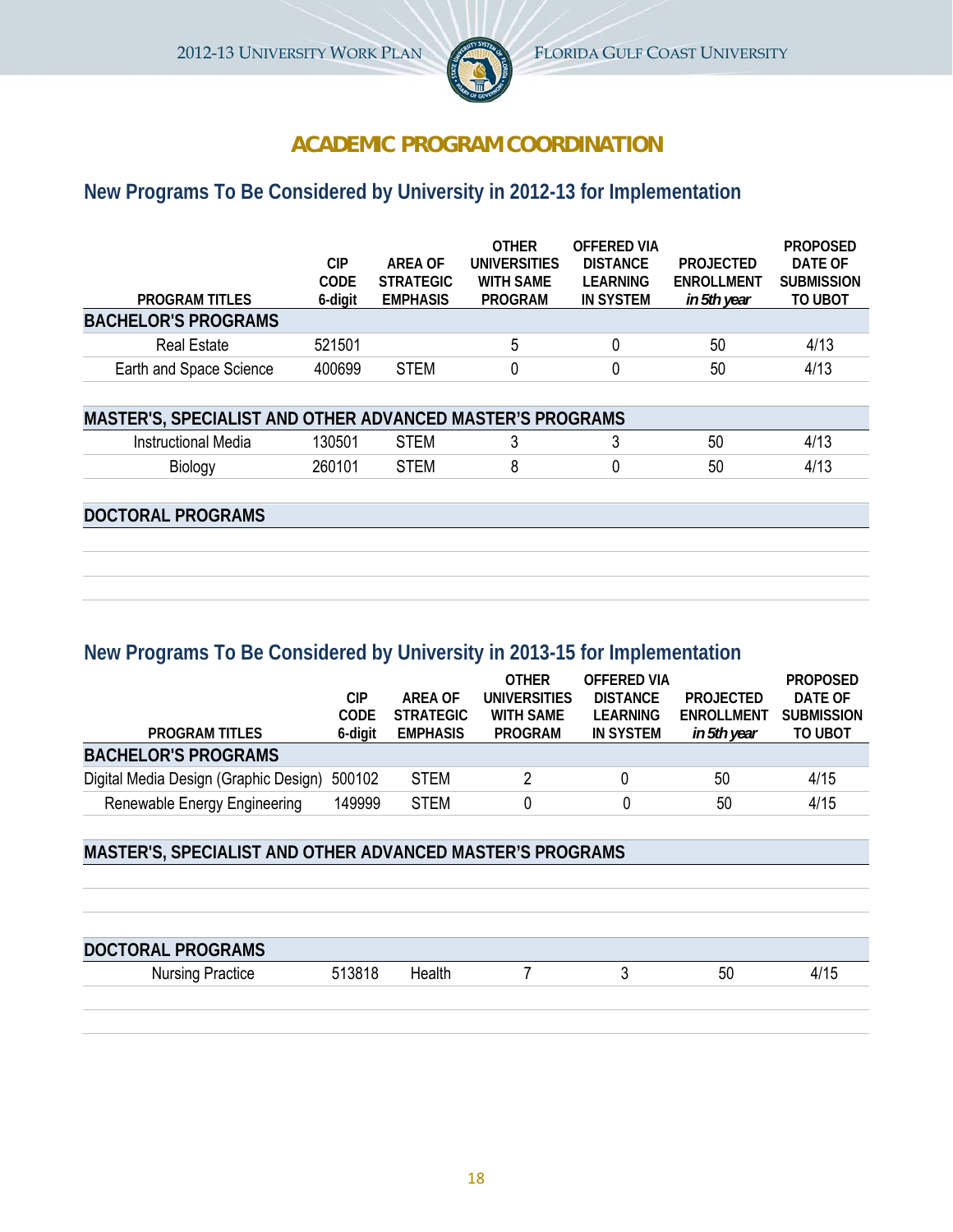

## **KEY PERFORMANCE INDICATOR DEFINITIONS**

| <b>Goals Common to All Universities</b>                                                                                                     |                                                                                                                                                                                                                                                                                                                                                                                                                                                                                                                                                                                                                                                                                    |
|---------------------------------------------------------------------------------------------------------------------------------------------|------------------------------------------------------------------------------------------------------------------------------------------------------------------------------------------------------------------------------------------------------------------------------------------------------------------------------------------------------------------------------------------------------------------------------------------------------------------------------------------------------------------------------------------------------------------------------------------------------------------------------------------------------------------------------------|
| <b>Academic Quality</b>                                                                                                                     |                                                                                                                                                                                                                                                                                                                                                                                                                                                                                                                                                                                                                                                                                    |
| <b>National Ranking for University</b><br>and Program(s)                                                                                    | Describe plans for increasing national preeminence of University and<br>select programs.                                                                                                                                                                                                                                                                                                                                                                                                                                                                                                                                                                                           |
| Avg. SAT Score                                                                                                                              | The average SAT score for all three subtests (reading, mathematics<br>and writing) for Admitted and Registered FTIC (B,E) students.                                                                                                                                                                                                                                                                                                                                                                                                                                                                                                                                                |
| Avg. HS GPA (on 4.0 scale)                                                                                                                  | The average HS GPA for Admitted and Registered FTIC (B,E)<br>students.                                                                                                                                                                                                                                                                                                                                                                                                                                                                                                                                                                                                             |
| Professional/Licensure Exam<br><b>First-time Pass Rates</b><br>Exams Above National/State Benchmark<br>Exams Below National/State Benchmark | The number of exams with first-time pass rates above and below the<br>national or state average, as reported in the 2010-11 Accountability<br>report, including: Nursing, Law, Medicine (3 subtests), Veterinary,<br>Pharmacy, Dental (2 subtests), Physical Therapy, and Occupational<br>Therapy.                                                                                                                                                                                                                                                                                                                                                                                 |
| <b>Percent of Undergraduate Seniors</b><br>Participating in a Research Course                                                               | This metric represents the percentage of seniors who enrolled in a<br>Research course during their last year. Board staff will work with<br>University officials during the summer of 2012 to determine a<br>system-wide definition of 'a research course'.                                                                                                                                                                                                                                                                                                                                                                                                                        |
| <b>Operational Efficiency</b>                                                                                                               |                                                                                                                                                                                                                                                                                                                                                                                                                                                                                                                                                                                                                                                                                    |
| <b>Freshman Retention Rate</b>                                                                                                              | The percentage of a full-time, first-time-in-college (FTIC)<br>undergraduate cohort (entering in fall term or summer continuing to<br>fall) that is still enrolled or has graduated from the same institution in<br>the following fall term.                                                                                                                                                                                                                                                                                                                                                                                                                                       |
| <b>FTIC Graduation Rates</b><br>In 4 years (or less)<br>In 6 years (or less)                                                                | First-time-in-college (FTIC) cohort is defined as undergraduates<br>entering in fall term (or summer continuing to fall) with fewer than 12<br>hours earned since high school graduation. The rate is the<br>percentage of the initial cohort that has either graduated or is still<br>enrolled in the fourth or sixth academic year. Both full-time and part-<br>time students are used in the calculation. Note: Students of degree<br>programs longer than four years are included in the cohorts. The<br>initial cohort is revised to remove students, who have allowable<br>exclusions as defined by IPEDS, from the cohort. Students with<br>unreported gender are included. |
| <b>AA Transfer Graduation Rates</b><br>In 2 years (or less)<br>In 4 years (or less)                                                         | AA Transfer cohort is defined as undergraduates entering in the fall<br>term (or summer continuing to fall) and having earned an AA degree<br>from an institution in the Florida College System. The rate is the<br>percentage of the initial cohort that has either graduated or is still<br>enrolled in the second or fourth academic year. Both full-time and<br>part-time students are used in the calculation. Note: Students of<br>degree programs longer than four years are included in the cohorts.<br>The initial cohort is revised to remove students, who have allowable<br>exclusions as defined by IPEDS, from the cohort.                                           |
| Percent of Bachelor's Degrees<br><b>Without Excess Hours</b>                                                                                | The percentage of baccalaureate degrees awarded within 110% of<br>the hours required for a degree. Excluding students with dual majors,<br>this metric computes total academic credit as a percentage of<br>catalog hours required for the students major (excluding remedial<br>coursework). For the purposes of calculating excess hours, remedial<br>credit hours includes up to 10 foreign language credit hours that are<br>excluded for transfer students in Florida.                                                                                                                                                                                                        |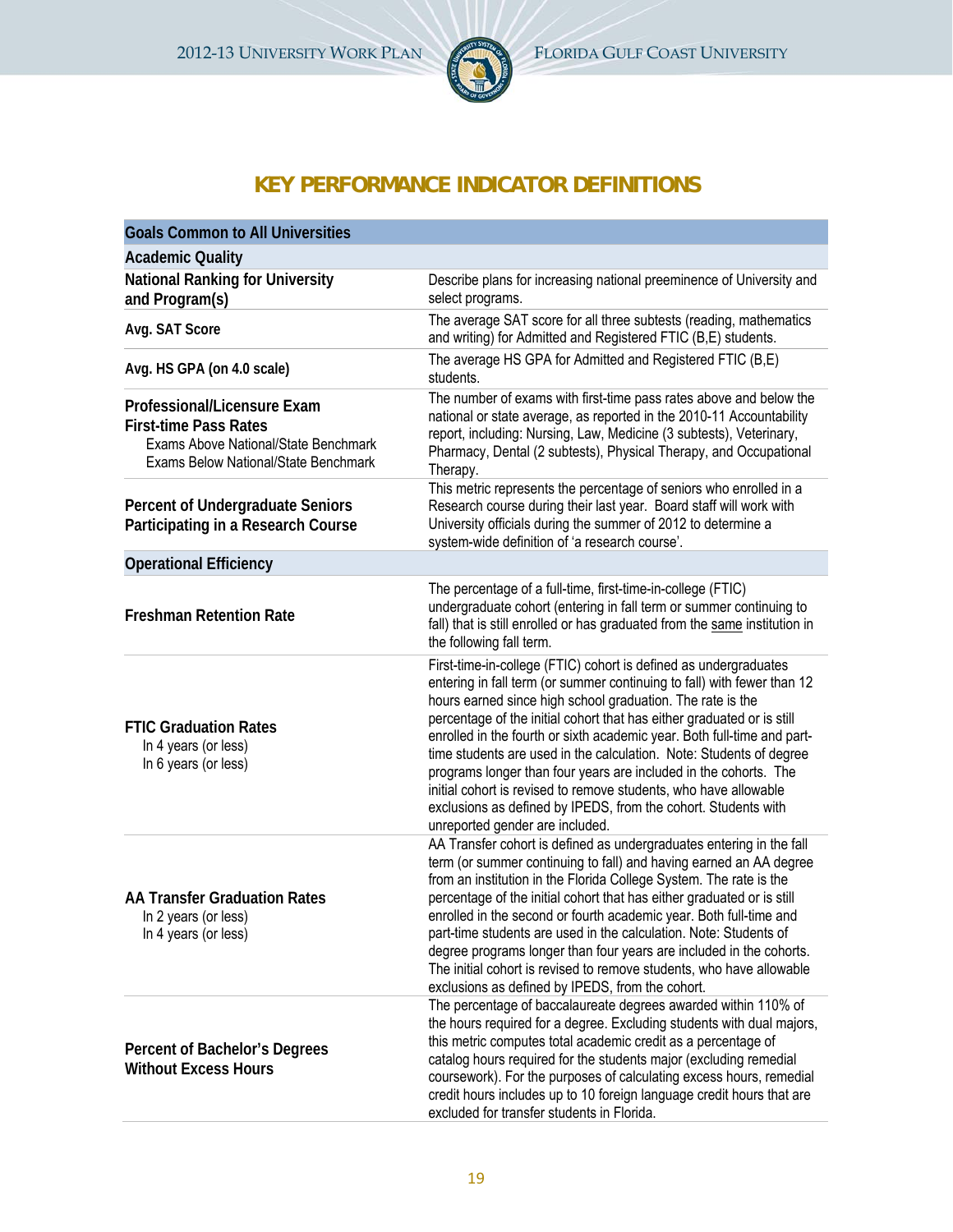

| <b>Return on Investment</b>                                                     |                                                                                                                                                                                                                                                                                                                                                                                                                                                                                                                                                                                                                                                                                                                                                                                                                                                                                                                                                                                                                                                     |
|---------------------------------------------------------------------------------|-----------------------------------------------------------------------------------------------------------------------------------------------------------------------------------------------------------------------------------------------------------------------------------------------------------------------------------------------------------------------------------------------------------------------------------------------------------------------------------------------------------------------------------------------------------------------------------------------------------------------------------------------------------------------------------------------------------------------------------------------------------------------------------------------------------------------------------------------------------------------------------------------------------------------------------------------------------------------------------------------------------------------------------------------------|
| <b>Bachelor's Degrees Awarded</b>                                               | This is a count of baccalaureate degrees granted. Students who<br>earn two distinct degrees in the same term are counted twice -<br>whether their degrees are from the same six-digit CIP code or<br>different CIP codes. Students who earn only one degree are<br>counted once - even if they completed multiple majors or tracks.                                                                                                                                                                                                                                                                                                                                                                                                                                                                                                                                                                                                                                                                                                                 |
| Percent of Bachelor's Degrees in STEM                                           | The percentage of baccalaureate degrees that are classified as<br>STEM by the Board of Governors in the SUS program inventory.                                                                                                                                                                                                                                                                                                                                                                                                                                                                                                                                                                                                                                                                                                                                                                                                                                                                                                                      |
| <b>Graduate Degrees Awarded</b>                                                 | This is a count of graduate degrees granted.                                                                                                                                                                                                                                                                                                                                                                                                                                                                                                                                                                                                                                                                                                                                                                                                                                                                                                                                                                                                        |
| Percent of Graduate Degrees in STEM                                             | The percentage of graduate degrees that are classified as STEM by<br>the Board of Governors in the SUS program inventory.                                                                                                                                                                                                                                                                                                                                                                                                                                                                                                                                                                                                                                                                                                                                                                                                                                                                                                                           |
| <b>Percent of Baccalaureate Graduates</b><br><b>Employed in Florida</b>         | This is the percentage of baccalaureate graduates with valid social<br>security numbers that are employed in Florida during the Oct-Dec<br>fiscal quarter based on FETPIP data.                                                                                                                                                                                                                                                                                                                                                                                                                                                                                                                                                                                                                                                                                                                                                                                                                                                                     |
| <b>Percent of Baccalaureate Graduates</b><br>Continuing their Education (in FL) | This is the percentage of baccalaureate graduates with valid social<br>security numbers that are continuing their education in Florida during<br>the Oct-Dec fiscal quarter based on FETPIP data.                                                                                                                                                                                                                                                                                                                                                                                                                                                                                                                                                                                                                                                                                                                                                                                                                                                   |
| Annual Gifts Received (\$M)                                                     | As reported in the Council for Aid to Education's Voluntary Support of<br>Education (VSE) survey in the section entitled "Gift Income<br>Summary," this is the sum of the present value of all gifts (including<br>outright and deferred gifts) received for any purpose and from all<br>sources during the fiscal year, excluding pledges and bequests.<br>(There's a deferred gift calculator at www.cae.org/vse.) The present<br>value of non-cash gifts is defined as the tax deduction to the donor<br>as allowed by the IRS.                                                                                                                                                                                                                                                                                                                                                                                                                                                                                                                  |
| Endowment (\$M)                                                                 | Endowment value at the end of the fiscal year, as reported in the<br>annual NACUBO Endowment Study (changed to the NACUBO-<br>Common Fund Study of Endowments in 2009).                                                                                                                                                                                                                                                                                                                                                                                                                                                                                                                                                                                                                                                                                                                                                                                                                                                                             |
| <b>Goals Specific to Research Universities</b>                                  |                                                                                                                                                                                                                                                                                                                                                                                                                                                                                                                                                                                                                                                                                                                                                                                                                                                                                                                                                                                                                                                     |
| <b>Academic Quality</b>                                                         |                                                                                                                                                                                                                                                                                                                                                                                                                                                                                                                                                                                                                                                                                                                                                                                                                                                                                                                                                                                                                                                     |
| <b>Faculty Awards</b>                                                           | Awards include: American Council of Learned Societies (ACLS)<br>Fellows, Beckman Young Investigators, Burroughs Wellcome Fund<br>Career Awards, Cottrell Scholars, Fulbright American Scholars, Getty<br>Scholars in Residence, Guggenheim Fellows, Howard Hughes<br>Medical Institute Investigators, Lasker Medical Research Awards,<br>MacArthur Foundation Fellows, Andrew W. Mellon Foundation<br>Distinguished Achievement Awards, National Endowment for the<br>Humanities (NEH) Fellows, National Humanities Center Fellows,<br>National Institutes of Health (NIH) MERIT, National Medal of Science<br>and National Medal of Technology, NSF CAREER awards (excluding<br>those who are also PECASE winners), Newberry Library Long-term<br>Fellows, Pew Scholars in Biomedicine, Presidential Early Career<br>Awards for Scientists and Engineers (PECASE), Robert Wood<br>Johnson Policy Fellows, Searle Scholars, Sloan Research Fellows,<br>Woodrow Wilson Fellows. As reported by the Top American<br>Research Universities - see link. |
| <b>National Academy Members</b>                                                 | The number of National Academy members included in the National<br>Academy of Sciences, National Academy of Engineering, and the<br>Institute of Medicine.                                                                                                                                                                                                                                                                                                                                                                                                                                                                                                                                                                                                                                                                                                                                                                                                                                                                                          |
| Number of Post-Doctoral appointees                                              | As submitted to the National Science Foundation Survey of Graduate<br>Students and Postdoctorates in Science & Engineering (also known<br>as the GSS).                                                                                                                                                                                                                                                                                                                                                                                                                                                                                                                                                                                                                                                                                                                                                                                                                                                                                              |